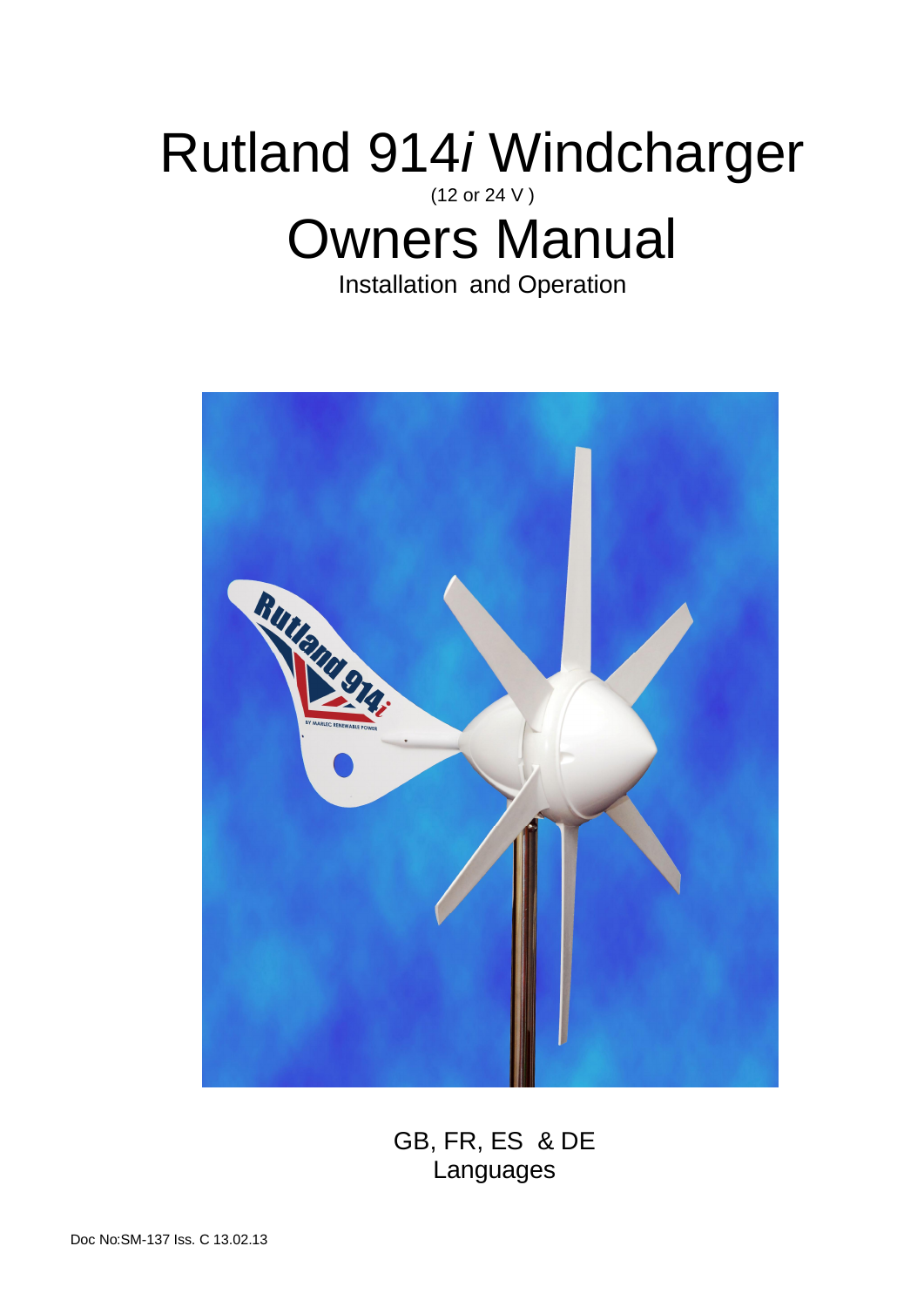Rutland 914*i* Windcharger **Installation & Operation Installation & Operation**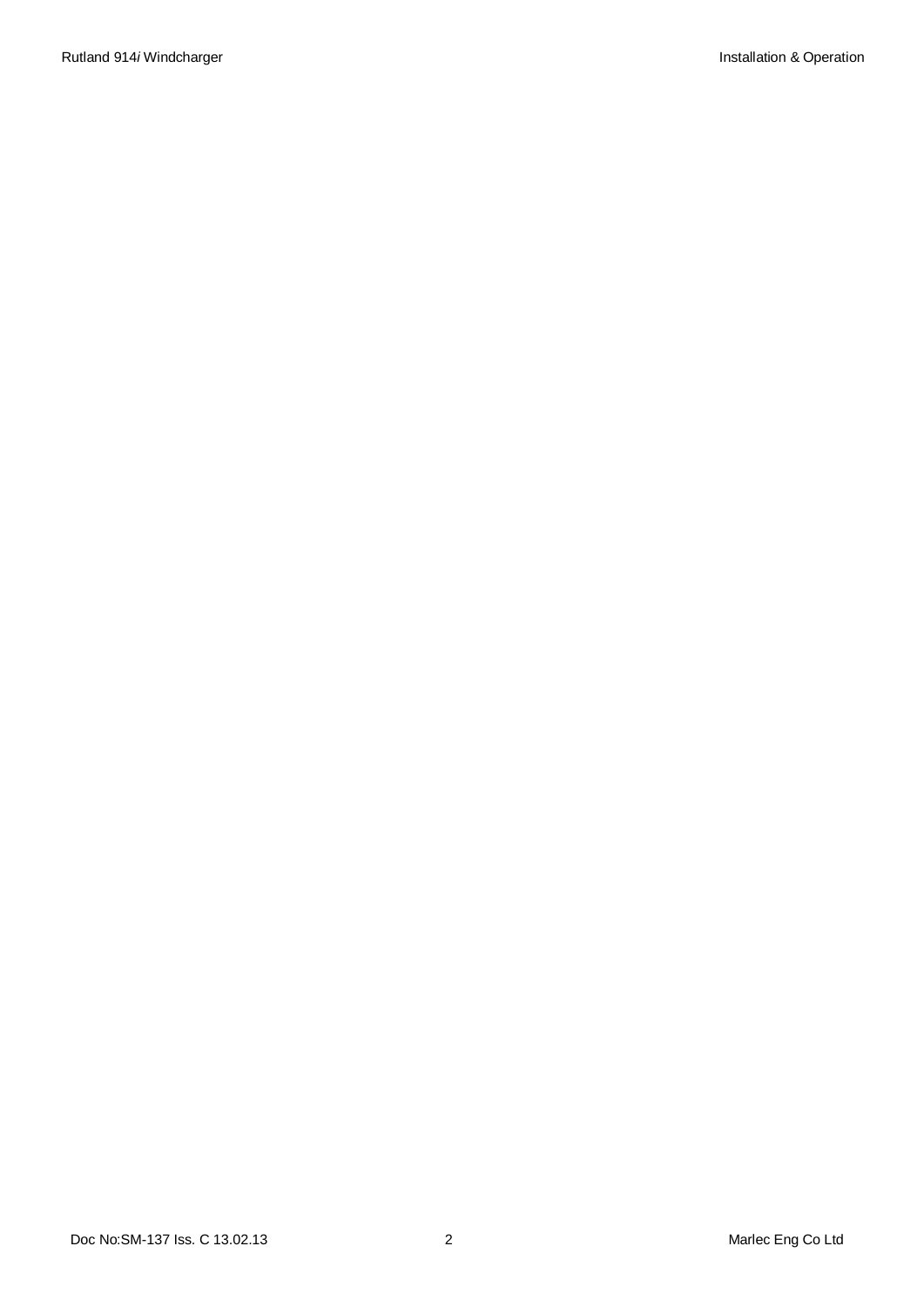| <b>Contents</b>                                                              | Page:          |
|------------------------------------------------------------------------------|----------------|
| <b>Introduction</b>                                                          | 4              |
| Summary of Features and Uses                                                 | 4              |
| <b>Profile and Dimensions</b>                                                | 4              |
| <b>General Guidelines and Warnings</b>                                       | 5              |
| <b>Check You Have Received</b>                                               | 6              |
| Other Items                                                                  | $\overline{7}$ |
| Exploded View of the Rutland 914i                                            | $\overline{7}$ |
| <b>Assembly &amp; Installation</b>                                           |                |
| <b>Twelve Step Quick Start Guide</b>                                         | 8              |
| <b>Tower Preparation</b>                                                     | 9              |
| <b>Blade Assembly</b>                                                        | 9              |
| Tail and Nose Assembly                                                       | 10             |
| Electrical Connection & Fitting to the Tower                                 | 11             |
| Up & Running<br><b>Four Point Checklist</b>                                  | 11             |
|                                                                              |                |
| Typical Wiring Diagrams for the Rutland 914i Windcharger                     | 12             |
| <b>Siting the Windcharger</b><br><b>General Considerations</b>               | 13             |
| <b>Mounting The Windcharger</b><br>On Board Systems                          | 14             |
| <b>Land Based Systems</b>                                                    | 15             |
| <b>Further System Requirements</b><br><b>Batteries</b>                       | 16             |
| <b>Cable Specifications</b>                                                  | 16             |
| <b>Specification &amp; Performance</b><br><b>Guideline Performance Curve</b> | 17             |
| <b>Maintenance &amp; Troubleshooting</b><br>Inspection & Maintenance         | 18             |
| Troubleshooting                                                              | 19             |
| Installation Instructions (abbreviated) - French                             | 21             |
| <b>Installation Instructions (abbreviated) - Spanish</b>                     | 24             |
| Installation Instructions (abbreviated) - German                             | 27             |
| <b>For Your Records</b>                                                      | 30             |
| <b>Limited Warranty</b>                                                      | 31             |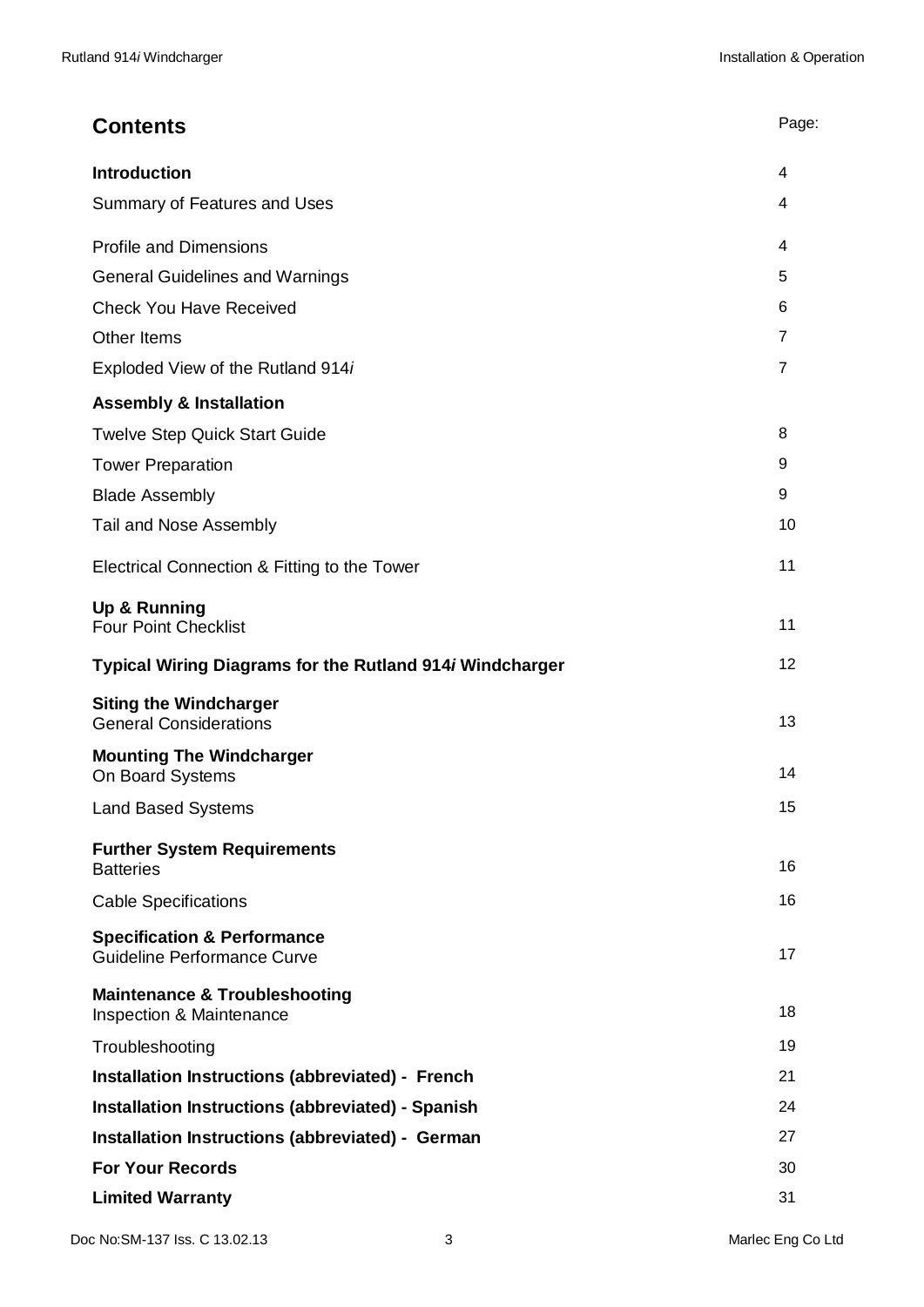# **Introduction**

Congratulations and thank you for purchasing your Rutland 914*i* Windcharger. The utmost of care goes into the manufacture of all our products in our ISO9001 approved factory. To ensure you get the very best out of the Rutland 914*i* we recommend that you read this manual and familiarise yourself with its contents before installing and operating the Windcharger system.

#### **Summary of Features and Uses**

- Aerodynamically improved to maintain good wind flow and stability.
- Maximum power point tracking technology yields up to 30% more power than the Rutland 913.
- Low wind speed start up maximises power generation in low winds.
- High grade construction materials for durability, U.V. stability and weather resistance.
- Provides a D.C. power supply to charge 12 or 24 V battery banks.
- Designed for use on board sailing yachts, motor caravans, static caravans and sites where low power is needed for domestic devices as well as navigation equipment etc.
- Note: There are other Rutland Windchargers designed for permanent installations on land - contact Marlec or visit www.marlec.co.uk to find out more.

## **Rutland 914***i* **Profile & Dimensions**

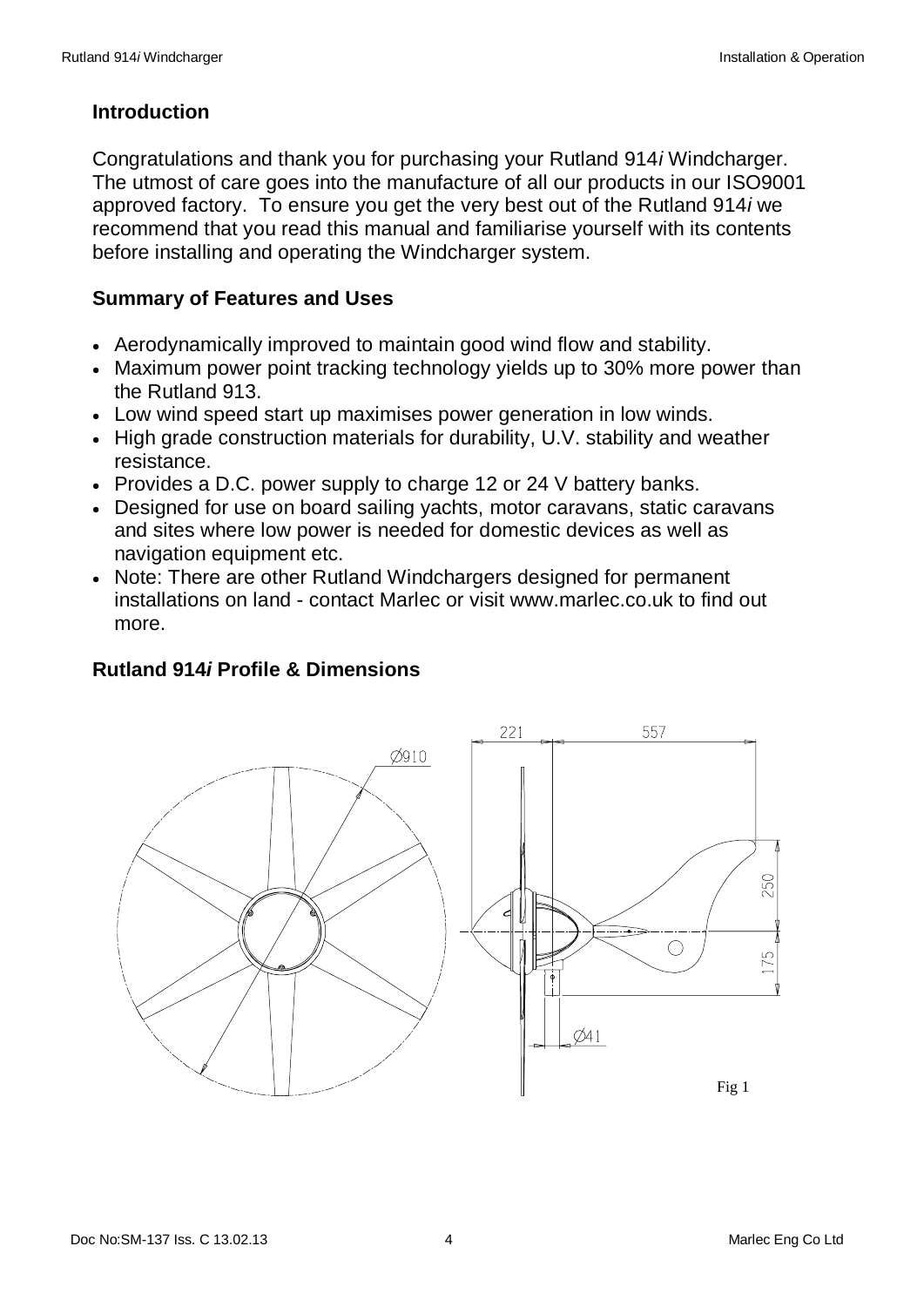#### **General Guidelines & Warnings**

- x *Mounting pole outside diameter MUST NOT exceed 48.5mm for at least the top 0.5m. Larger section poles must not be used as this will reduce the tower to blade clearance. In high wind conditions this could cause damage to the Windcharger by allowing the blade to come into contact with the mounting pole. A broken blade will cause turbine imbalance with consequent damage.*
- x *When turning, the Windcharger is capable of generating voltages in excess of the nominal voltage. The turbine must never be allowed to rotate unless it is electrically connected to a regulator or batteries. Connecting an open circuit running turbine to the electrical system can cause serious damage to system components owing to excessive voltage. Caution must be exercised at all times to avoid electric shock.*
- *Stopping the turbine this may be necessary to undertake battery maintenance. If possible stopping the turbine should be done in low wind speed conditions. The turbine can be slowed by rotating or orienting the tail fin upwind, this will slow the turbine sufficiently for it to be safely secured to the pole with rope. Avoid leaving the turbine tied up for any period of time, we recommend that the turbine either be covered to give protection from the weather or removed and stored in a dry location. We recommend the use of Marlec charge regulator that includes a shutdown switch.*
- x *Choose a calm day to install the equipment and consider other safety aspects. No attempt to repair the system should be made until the wind generators restrained from turning.*
- The Windcharger is fitted with ceramic magnets, which can be damaged by *heavy handling. The main generator assembly should be treated with care during transit and assembly.*
- It is essential to observe the correct polarity when connecting the Windcharger and all other components into an electrical circuit. Reverse connection will *damage the Windcharger and incorrect installation will invalidate the warranty.*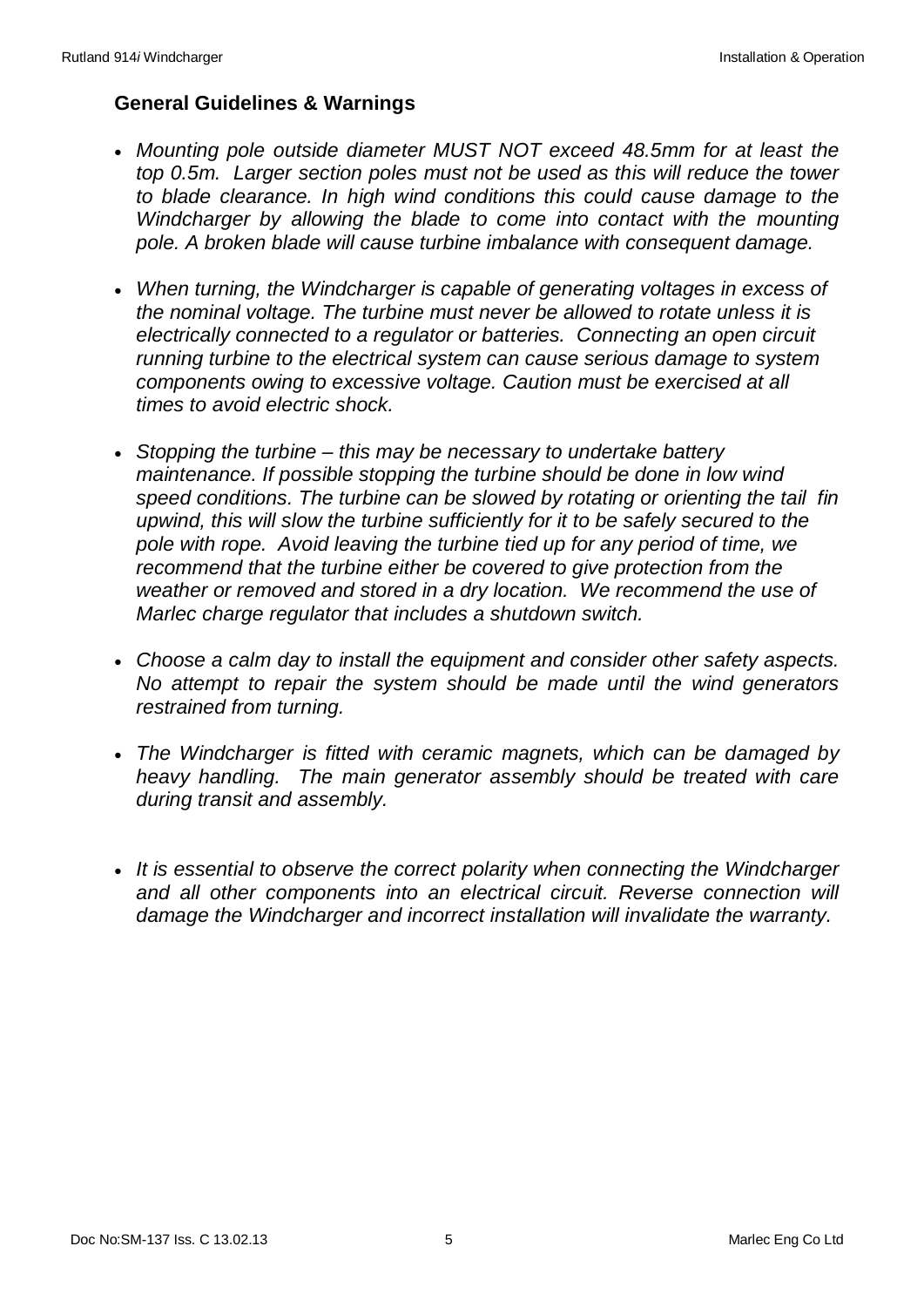- The fuse supplied must be fitted to protect the system.
- x *The Rutland 914i Windcharger is suitable for sailing boats and some land based applications. When storm winds are forecast the turbine can be restrained to minimise wear and tear particularly when installed on land based applications where Furlmatic model windchargers are normally recommended. Note that where the manufacturer recommends a furling type windcharger should have been used the warranty is invalidated in cases of storm damage.*
- x *If in doubt, refer to your dealer, a competent electrical engineer or the manufacturer.*

#### **Check You Have Received -** *See Rutland 914i Exploded View*

- 24 x No.10x25mm special self-tapping screws for aerofoil blades
- x 1 x No.4 x 13mm self tapping screw for tail bracket covers
- x 2 x M6 x 16mm hex. Head screws for tail fin
- $\cdot$  2 x M6 nylock nuts for tail fin
- 1 x fuse and fuse holder
- 1 x main generator assembly
- x 6 x aerofoil blades
- $\cdot$  1 x tail fin
- 2 x tail bracket covers
- $\cdot$  1 x nose cone + 3 x nylon fixing screws
- x 1 x 6mm Allen key
- 1 x 2-way terminal block
- 2 x M10 buttoncap screws
- $\cdot$  2 x shakeproof washers

In the event of loss or damage, consult your dealer or the manufacturer.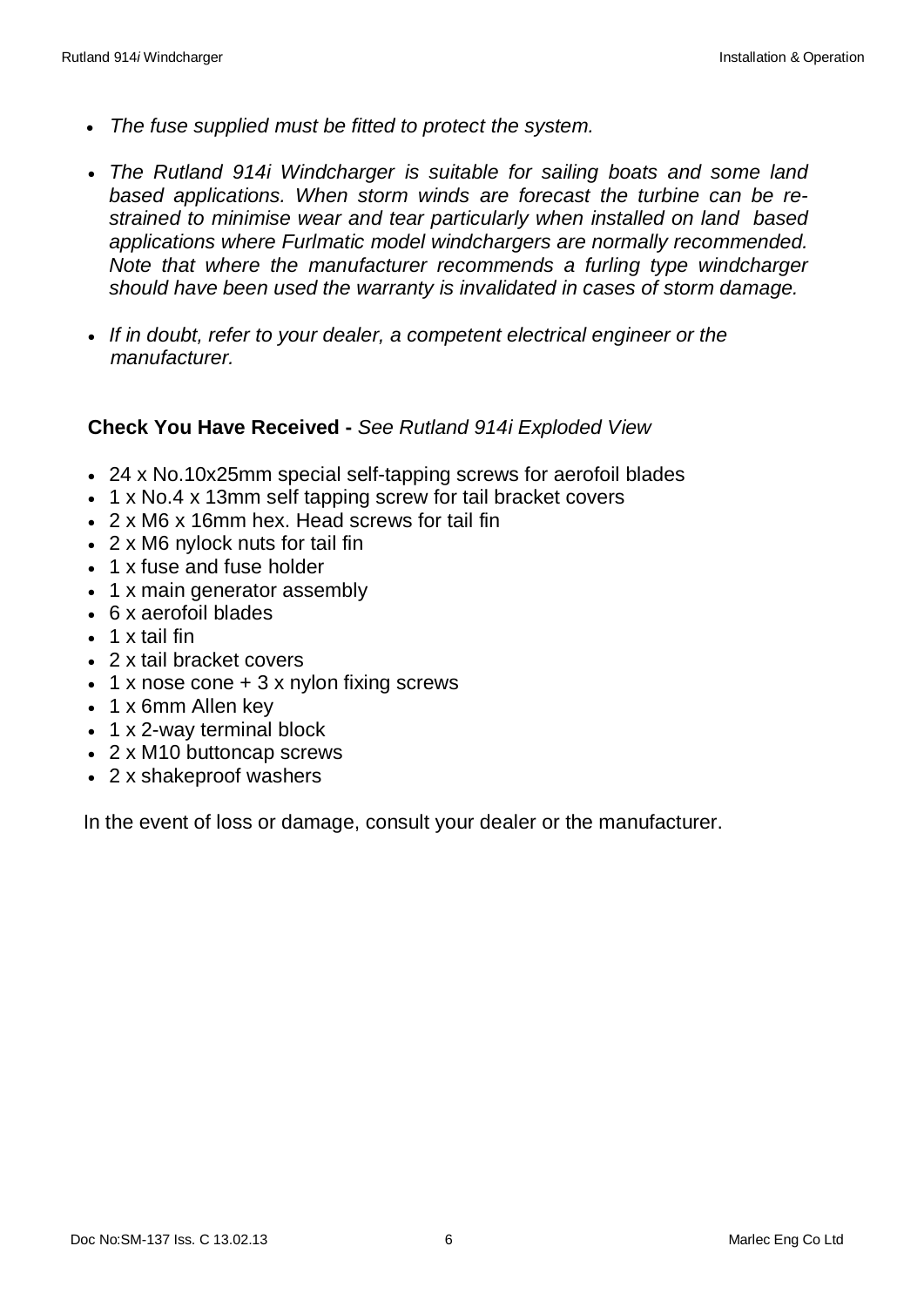# **Other Items**

#### **What You Will Need - Tools**

- Suitable wire stripper
- Small terminal screwdriver
- Large flat blade screwdriver
- Crosshead screwdriver
- 10mm Spanner or Socket

#### **Other Items You Will Need**

- Mounting pole
- x Cable
- Batteries
- Battery terminals
- Connector blocks (as determined by your total system)

#### **Other Items You May Have Selected**

- x HRS*i* or HRD*i* Charge Regulator
- Cable (usually 2.5mm<sup>2</sup> twin core Part No: 902-015)
- x Rutland 914*i* Marine Mounting Kit and Stays Kit ( CA-12/02 & CA-12/32 )
- x Rutland 914*i* Land Tower & Rigging Kit (Part Nos: CA-12/08 & CA-12/07)
- Short section of stainless steel tube to adapt into your own mounting design.
- x Voltmeter & Ammeter

#### **Exploded View of The Rutland 914***i*

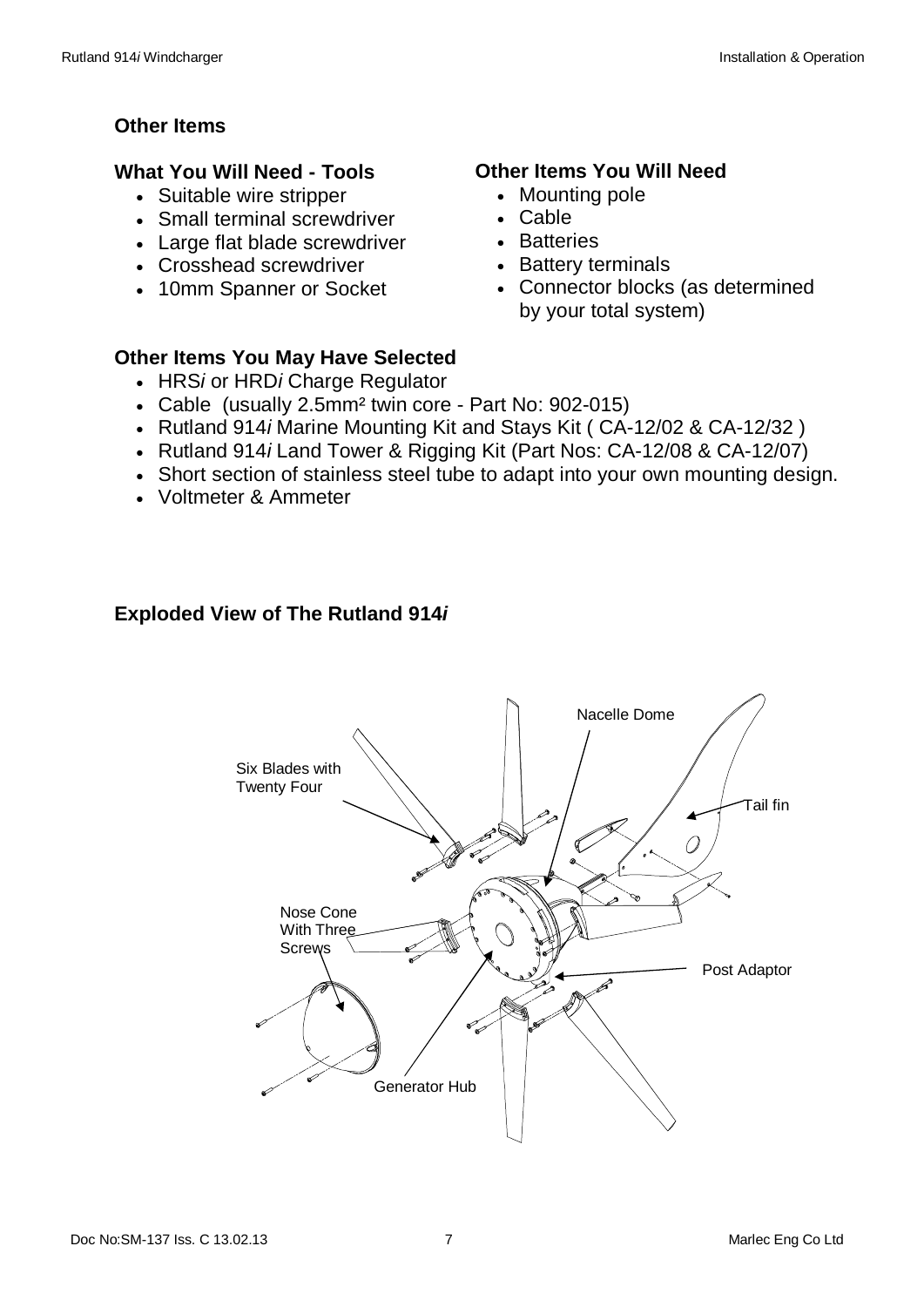#### **Assembly and Installation**

#### **Twelve Step Quick Start Guide**

- **1.** Choose an open site to expose the Windcharger to a clear flow of wind and avoiding obstructions. On board mount the Windcharger at least 2.4 metres above the deck and on land at least 4 - 6 m high. *Read the full section on Siting.*
- 2. Choose a mounting pole with an internal diameter of 41.0mm and external diameter of no greater than 48.5 mm for the top 0.6m minimum to (i) prevent accidental damage and (ii) meet warranty conditions.
- 3. Mount a charge regulator, from the Marlec range, to a suitable vertical surface and close to the battery. Follow instructions supplied with the charge regulator.
- 4. Drill the mounting pole, if required, in preparation to accept and secure the Windcharger. *See Assembly and Installation section.*
- 5. Choose suitable two core cable to connect from the Windcharger to the regulator. Up to 20m this should be of at least 2.5mm² cross sectional area. A short section of 4mm² cross sectional area is required to link the regulator to the battery. *For other distances see the table in Cable Specifications.*
- 6. Position the mounting pole ( *this may be done on the ground before raising the pole* ) so that the selected cable can be threaded along it.
- 7. Fit the blades, tail and nose to the Windcharger using fasteners provided. *It is essential that 4 screws are fitted per blade.*
- 8. Join the cable threaded through the pole to the Windcharger output cable using the connector block provided. Wrap with insulating tape. Alternatively use a latching plug and socket. *We recommend looping back the cable and securing with a cable tie to provide strain relief to the joint.*
- 9. Carefully push the cables down the pole whilst sliding the post adaptor down the pole. Line up the holes and secure in place with the screws and washers provided. Tighten with the Allen key. *Do not allow the turbine to spin freely.*
- 10.Locate the charge regulator close to the battery and carefully follow ALL the regulator guidelines and installation sequences for connecting the Windcharger through to the battery. *Note : Install the in-line fuse supplied with the Windcharger between the battery and charge regulator.*
- 11.Ensure that the battery connections are permanent as the Windcharger should NEVER be operated without a connection to the battery.
- 12.Raise and secure the Windcharger. It can now be allowed to rotate. Follow the " **Up and Running- Four Points Final Checklist**" featured later. Also the
	- " **General Guidelines and Warnings**" section expands on the above points.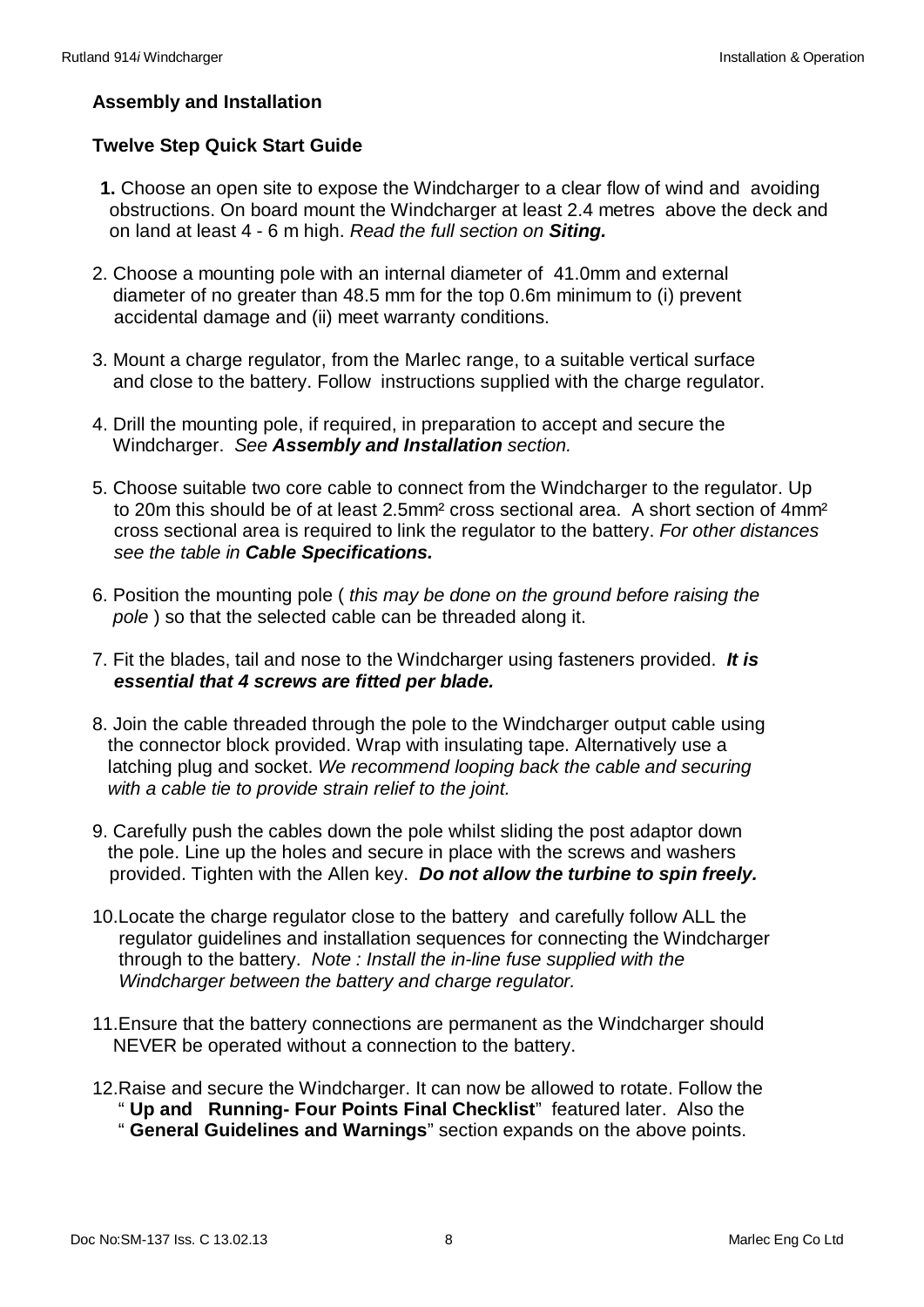# **Assembly and Installation Detailed Instructions**



## **Tower Preparation (Fig.2)**

- 1. Select a suitable pole from the suggested guidelines in Mounting the Windcharger. Note that the post adapter fitted to the 914*i* is designed to fit inside a standard 41mm (1ǫ") internal diameter tube. The adapter is provided with a flat on one side to clear the weld seam on seamed pipe.
- 2. Mark and centre-punch two positions diametrically opposite, at 90° to the pipe seam if necessary, 20mm from top of the tube  *Note: Use metric measurements for this operation*
- 3. Drill two holes 10.5mm in diameter on centre-punch positions.  *Note :Use metric measurements for this operation Note: When using Rutland 914i Mounting Kit , items 2 and 3 can be ignored as Marlec supplied poles are pre-drilled*.



#### **Blade Assembly (Fig.3)**

- 1. Place the generator assembly on a flat surface hub-side down. Position blade as shown*. The blades will only fit one way around.*
- 2. Insert the protrusion at the trailing edge of the blade root fixing first into the socket to align with the corresponding recess in the blade socket. The blade can then be inserted with a lever action. A soft faced mallet may be used to tap the end of the
- 3. First fit each blade with two special self-tapping screws provided to the rear of each blade by inserting each in turn through the cut out in the nacelle, rotating the generator each time until the holes align. Fit the remaining blade screws from the front of the generator hub. Check tightness of all screws but do not over-tighten. *Caution- It is essential that all 4 screws are fitted!*

*Alternatively the blades, tail and nose dome can be fitted after mounting the generator assembly to the tower*.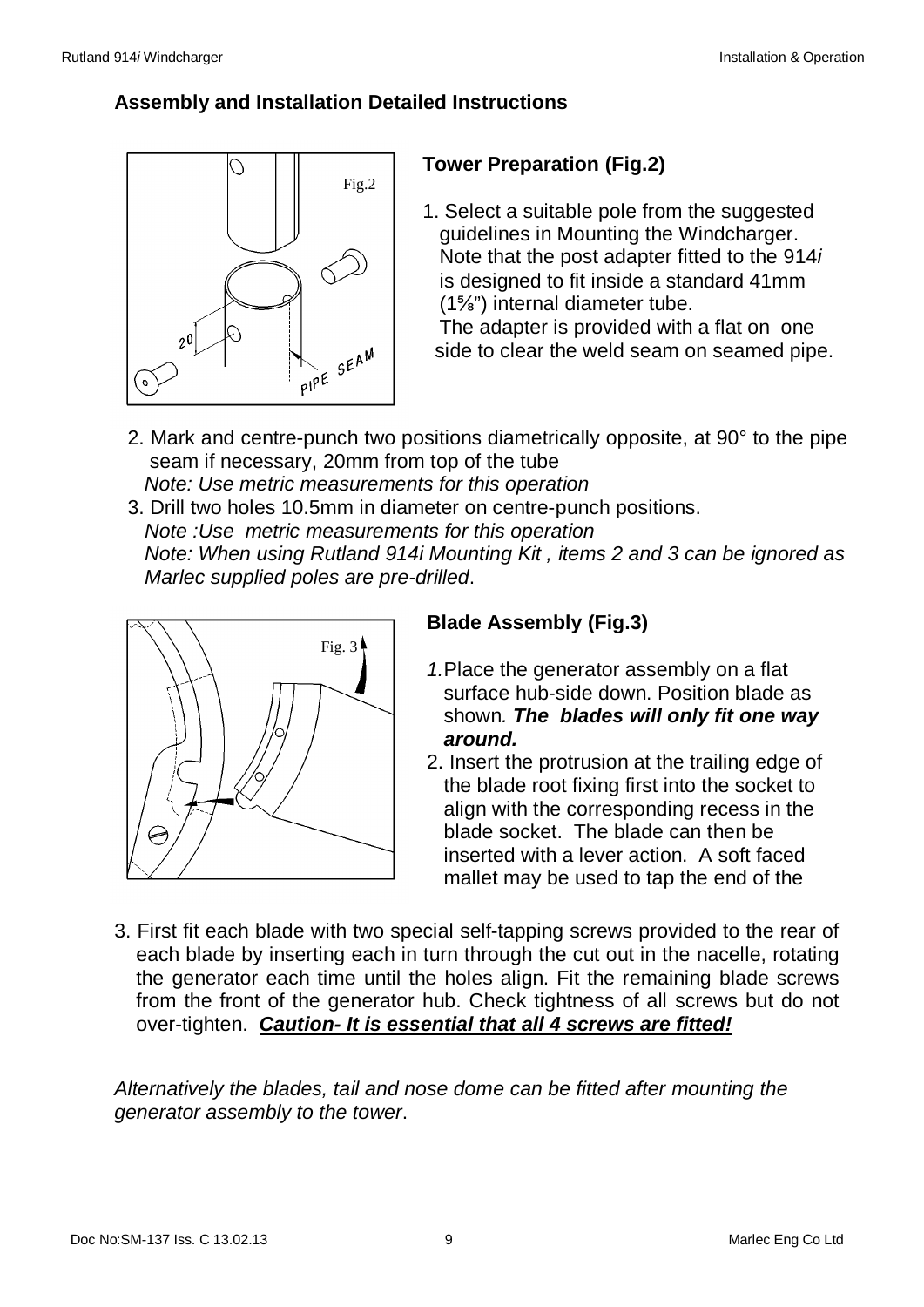# **Fitting The Tail and Nose Assembly (Fig.4)**

- 1. Slide the tail fin between the two tail brackets lining up all drilled holes.
- 2. Locate the two screws provided through the appropriate holes and secure with nuts.
- 3. Locate the tail bracket covers into the nacelle grommet whilst positioning the processes for the fixing screw into the appropriate drilled hole in the tail.
- 4. Secure with the self tapping screw provided.



- 4. Fit the plastic nose dome in position on the front of the generator hub and secure in place with the three nylon screws provided.
- 5. You may now mount the Rutland 914*i* on to the tower if you have not already done so.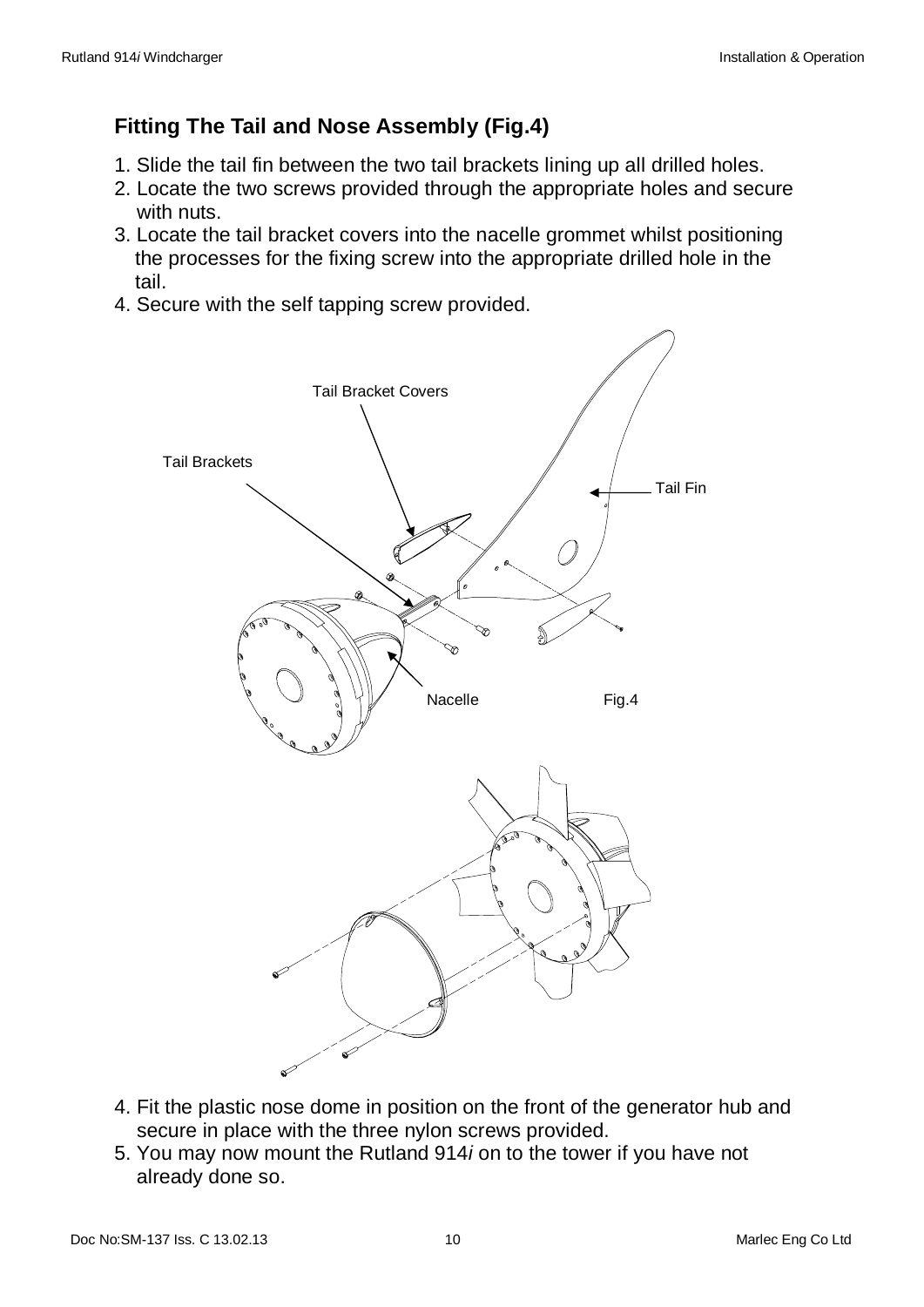# **Electrical Connection and Fitting to The Tower**

- 1. Run the cable selected (see Table 1) down the inside of the pole.
- 2. Select one of the 2 basic wiring systems on page 12 and follow the manual provided with the voltage controller.
- 3. Connect the wind generator flying leads to the cable protruding from the tower using the connector block supplied, taking care to observe polarity. Connect the Windcharger  $+$  to cable  $+$  and windcharger  $-$  to cable  $-$

## **Red is + Positive Black is - Negative**

- 4. Wrap the connection with insulation tape to secure/protect from environment. Alternatively join the cables using a latching-type plug and socket.
- 5. Locate the wind generator into the tower whilst gently easing the cable from the tower base to ensure the cable is not trapped. Secure the wind generator to the tower using the button cap screws and shake proof washers provided, tighten using the 6mm Allen key provided.

## **Up and Running**

#### **Four Point Final Checklist**

Before raising and securing the wind generator:

- 1. Check the tightness of the blade & tail fixing screws and generator mounting screws.
- 2. Check free rotation of the hub and yaw axis.
- 3. Check that the cable is not trapped.
- 4. Check that all electrical connections are secure and safe.

The wind generator can now be raised into position.

*Take care to avoid all moving parts when raising and lowering the wind generator.* 

When raised, secure the structure firmly in an upright position. *Caution-The performance of your Windcharger will be impaired if the pole is not vertical.*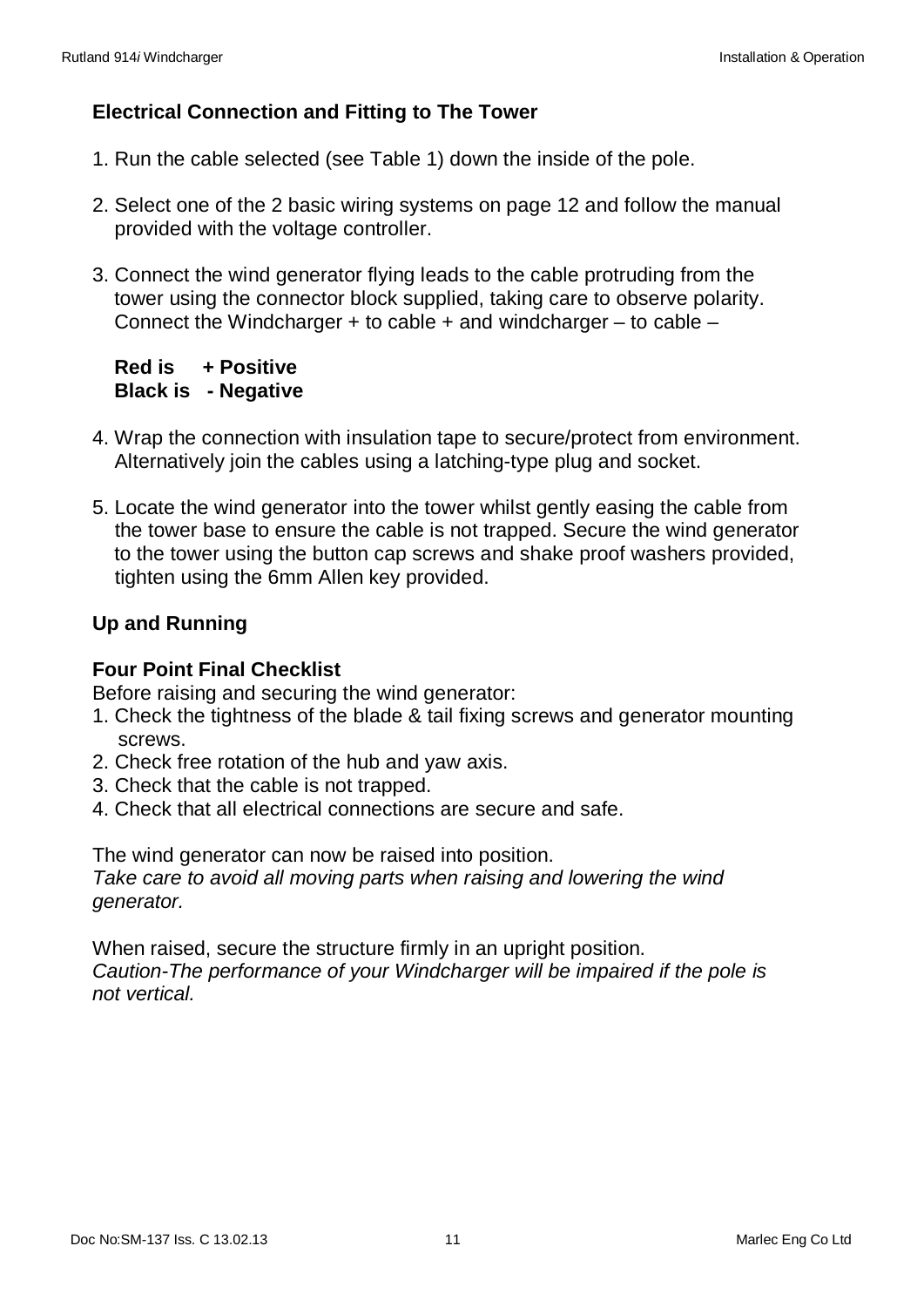#### **Typical Wiring Diagrams For The Rutland 914***i* **Windcharger**



#### Typical Wiring Scheme For Single or Dual Battery Banks

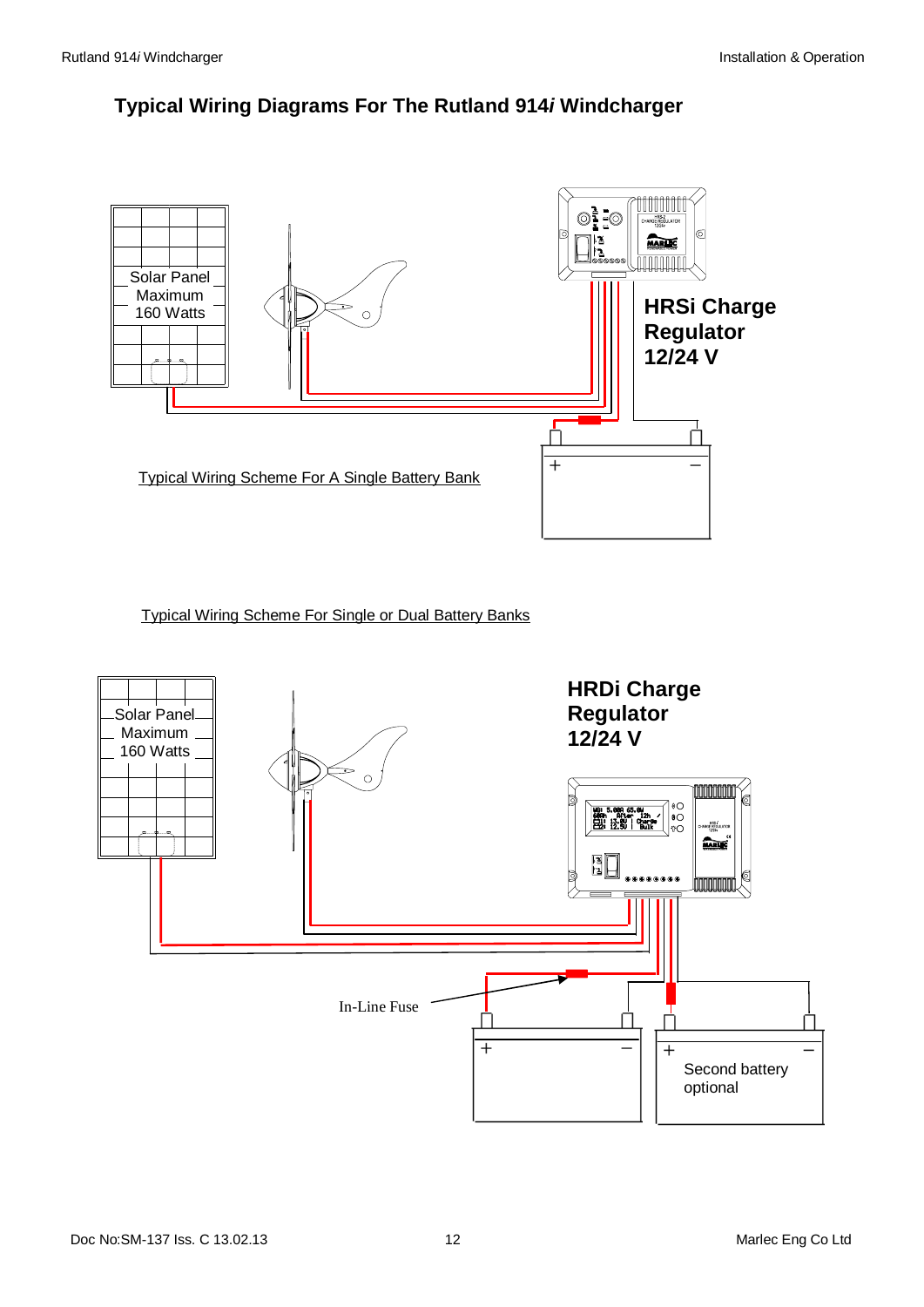#### **Siting The Windcharger**

#### **General Considerations**

The location and height of the mounting pole or tower for your wind turbine will be the major factor in the overall performance of your system. The smooth flow of wind over land and water is often interrupted by a multitude of obstructions causing wind sheer and turbulence.

**Wind shear** describes the interference between the fast moving upper air and the slow moving air close to the ground and the resulting decrease in average wind speed as one gets closer to the ground.

**Turbulence** is caused by the wind passing over obstructions such as moored boats, trees, and buildings.

Both wind sheer and turbulence diminish with height and can be overcome simply by putting the turbine sufficiently high above them as shown in Fig 4. Wind speed decreases and turbulence increases where obstructions exist. Consider also that downwind obstructions can be as detrimental to performance as upwind obstructions.

It is therefore essential that the wind generator should be located in an area as free as possible from disturbed wind flow.



Fig. 4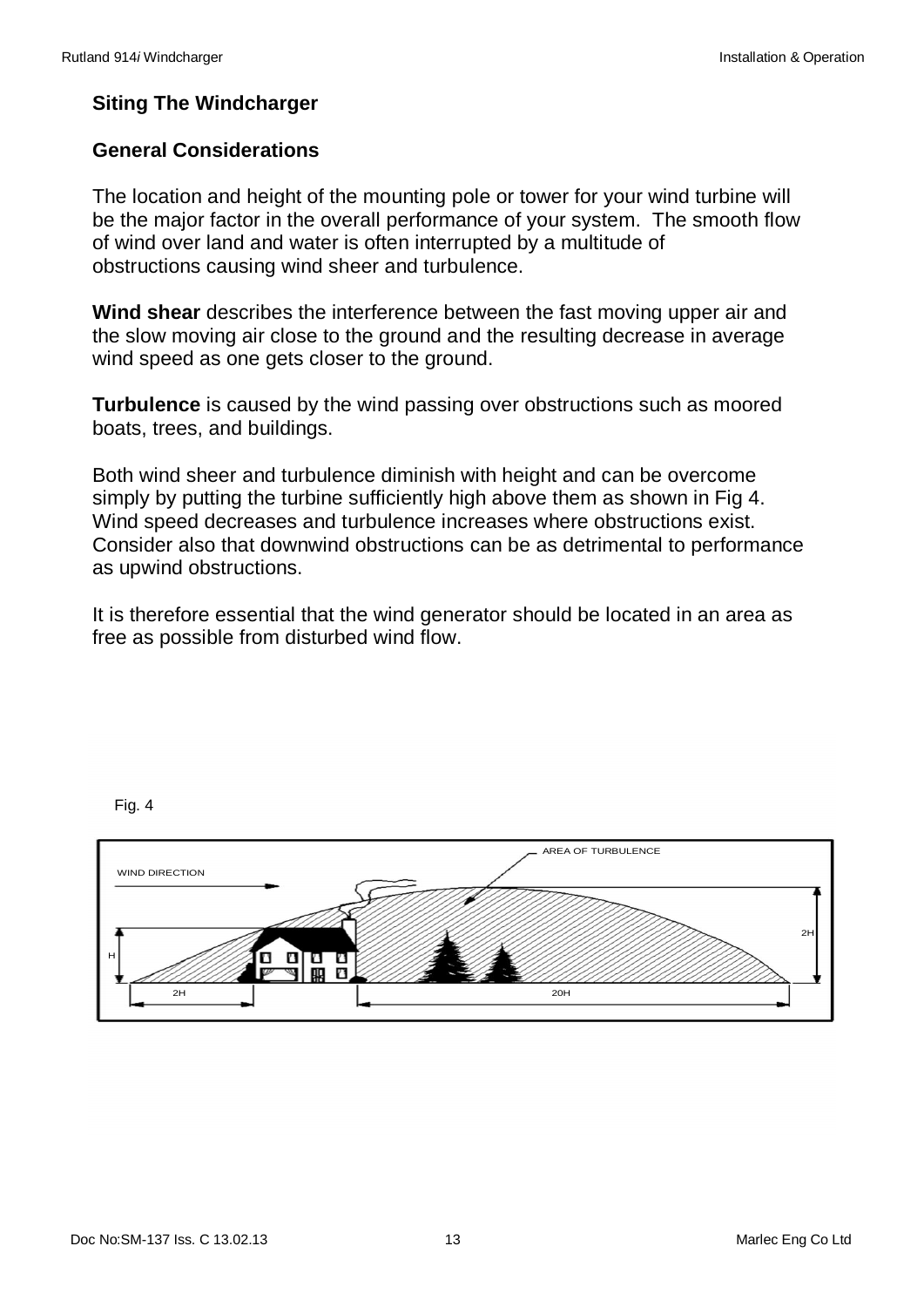# **Mounting The Windcharger**



Fig. 6

**On Board Systems** 

The wind generator should be mounted in a safe position, a minimum of 2.3 metres (7.6 feet) above the deck and away from other obstacles which could interfere with the blades or tail assembly (Fig. 5).

The Rutland 914*i* Mounting & Stays Kits (Part No. CA-12/02 & CA-12/32) are available for deck mounting, or short sections of stainless steel tube of 1200mm (47") and 600mm (23") pre-drilled are also available for your own fabrication.

The Rutland 914*i* is designed to fit inside an aluminium or stainless steel tube with an internal diameter of 41mm (1ǫ"). **IMPORTANT:** The external diameter **MUST NOT** exceed 48.5mm (1Ǭ), see Warning in Introduction. Suitable tubes: Stainless Steel  $1^3/4$ "16 SWG and Aluminium  $1^{7}/_{8}$ " 10 SWG



Fig. 8  $\circ$  $\Omega$ 

We suggest the following mountings according to preference and site conditions:-

## Push pit (Fig.6)

A suitable pole mounted to the deck with deck plates and solid guys is the most popular method of mounting the Windcharger on yachts, eg. Rutland 913 Mounting & Stays Kit.

#### Mizzen (Fig.7)

Mizzen mounting is suitable on larger vachts. taking advantage of greater wind flow the higher the wind turbine is mounted.

# River Boats (Fig.8)

A pivot pole is ideal for riverboats as the Windcharger can easily be raised and lowered.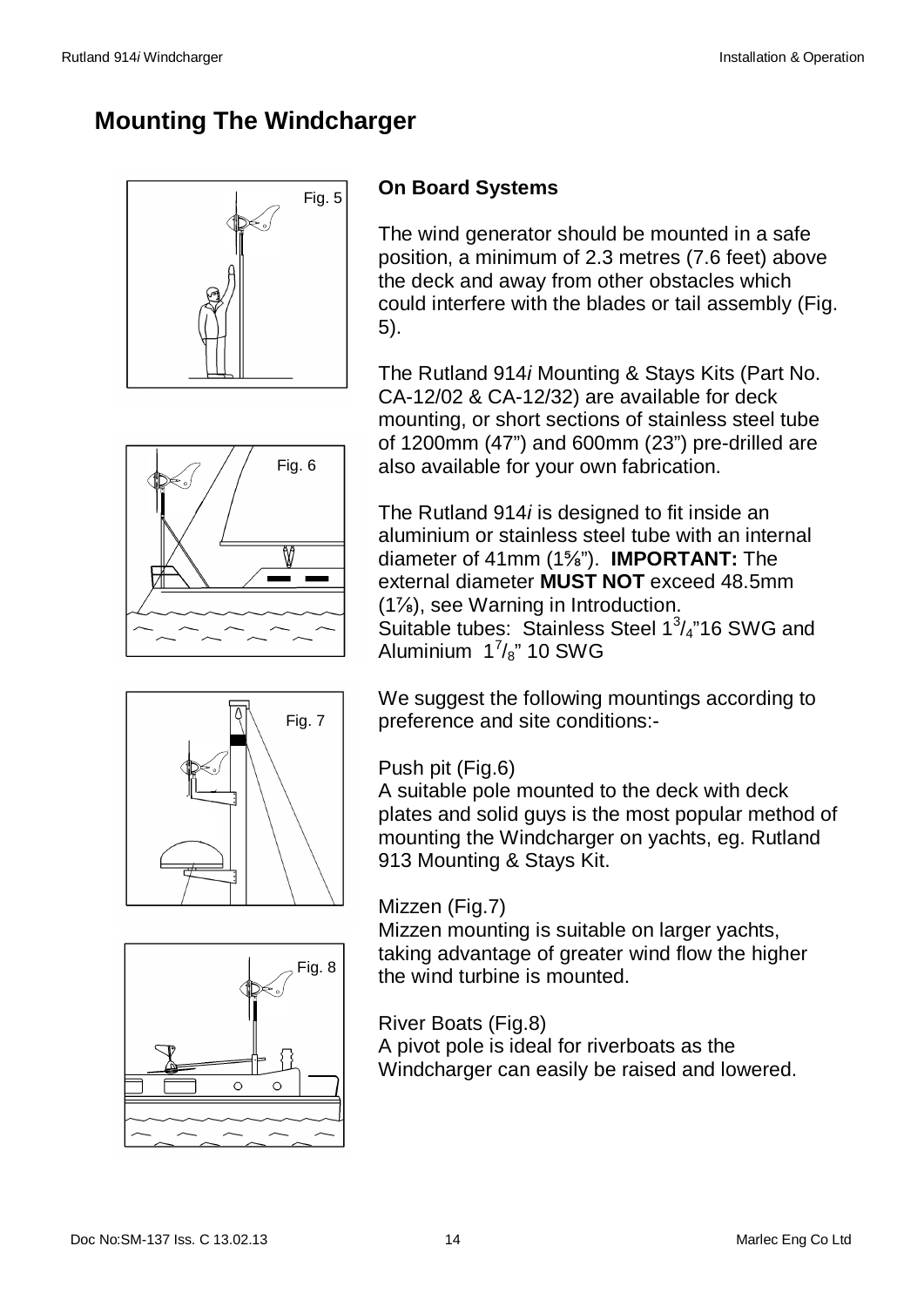

Centre pivoted pole



Base pivoted with gin pole

# **Land Based Systems**

The Rutland *914i* is suitable for some land based temporary and leisure applications. The Furlmatic Windcharger model is recommended for land based remote and exposed locations.

The Rutland *914i is* designed to fit inside aluminium, stainless or steel tube with an internal diameter of 41mm. (1ǫ"). **IMPORTANT:** The external diameter **MUST NOT** exceed 48.5mm (1Ǭ), see Warning in Introduction.

A suitable mounting pole can be erected using a 6.5 metre (21 feet) galvanised (medium) tube.

The tube must be supported by a minimum of four guy lines. The attachment points for the guy lines to the tower should be securely fixed to the tower.

- The guy wires should be a minimum of 4mm (0.16") in diameter.
- The shackles should be a minimum of 5mm (0.20") in diameter.
- Rigging screws should be a minimum of 5mm (0.20") in diameter.
- All items should be galvanised or stainless steel for protection against corrosion.
- Where guy lines are looped, the loop must incorporate a thimble and be fitted with a minimum of three rope grips.
- All ground fixings must be made suitable according to the terrain.

We suggest pivot type towers as these allow for easier installation and lowering for access to the wind generator. Two forms of pivot tower are suggested in Figs 9 & 10.

A base-hinged 6.4m tall Land Tower Kit (Part No: CA-12/08) and Rigging Kit (Part No:CA-12/07) are available from Marlec.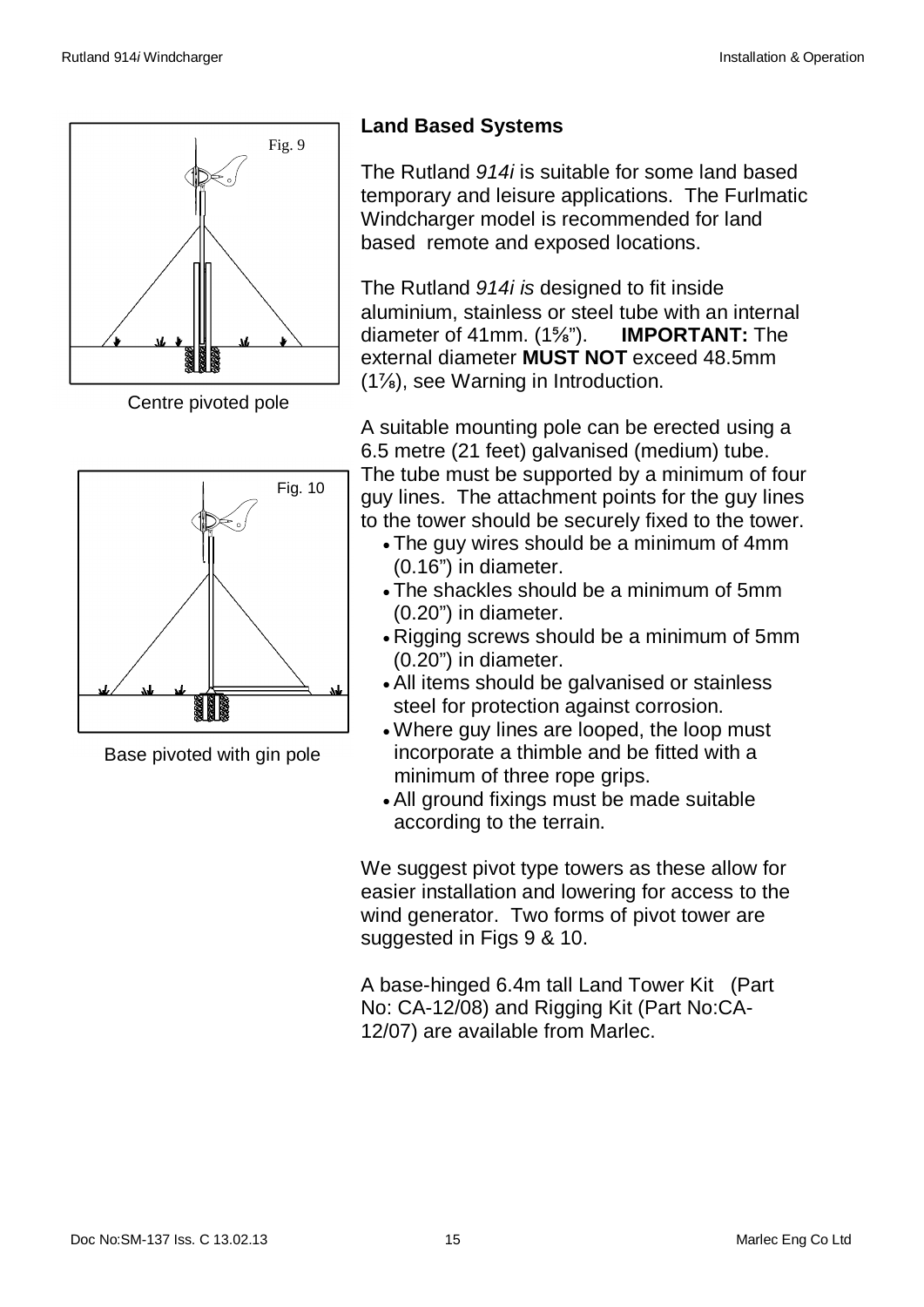# **Further System Requirements**



In parallel to increase amp



In series to increase voltage

#### **Batteries**

Leisure/Deep Cycle batteries are specifically designed for good performance in terms of charge/discharge cycles. Batteries are the most important part of your battery charging system and should be sized according to your load requirements and provide at least 3 days reserve capacity. This will reduce cycling, prolong the life of the battery and ensure system reliability during periods of low wind.

Permanent connections should always be made to the battery terminals. Never use crocodile clips or similar devices.

We strongly recommend that one of the voltage regulators available from Marlec is fitted to prevent batteries becoming overcharged in strong winds and is essential with gel/sealed batteries.

Batteries may be linked as shown in the figures 10 and 11. It is essential to observe polarity as follows:

**Red is + Positive Black is - Negative**

# **Cable Specification**

|            | Cable Size      |            |                 |            |
|------------|-----------------|------------|-----------------|------------|
| Cable      | 12V             |            | 24V             |            |
| Run<br>(m) | mm <sup>2</sup> | <b>AWG</b> | mm <sup>2</sup> | <b>AWG</b> |
| $0 - 20$   | 2.5             | 13         | 1.5             | 15         |
| $21 - 30$  | 4               | 11         | 2.5             | 13         |
| $31 - 45$  | 6               | 9          | 4               | 11         |
| 46-80      | 10              |            | 6               |            |

The cable used for connection of the Windcharger to the batteries should be in accordance with table 1. The use of a smaller cable than recommended will reduce the performance of the charging system.

Cable and connectors are available from your dealer or the manufacturer.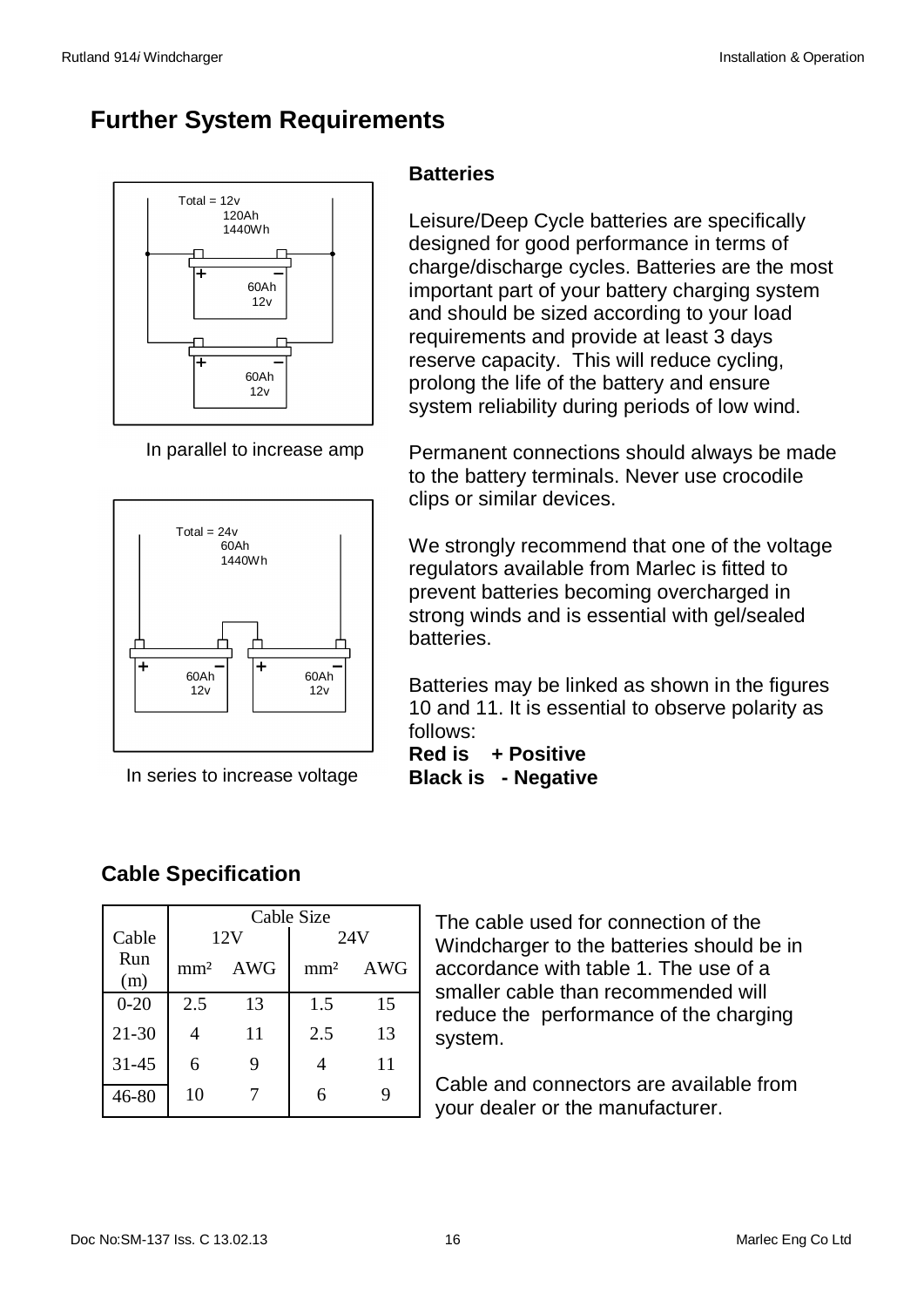# **Specification and Performance**

# **Guideline Performance Curve**

*Note : The curve shown below is for clear, non-turbulent wind conditions; this may not be achieved in some installations. Refer to the section on Siting to optimise performance at your site. Wind speeds are those flowing across the turbine of the Windcharger and may not reflect those measured at mast top or those reported by the Met. Office.*

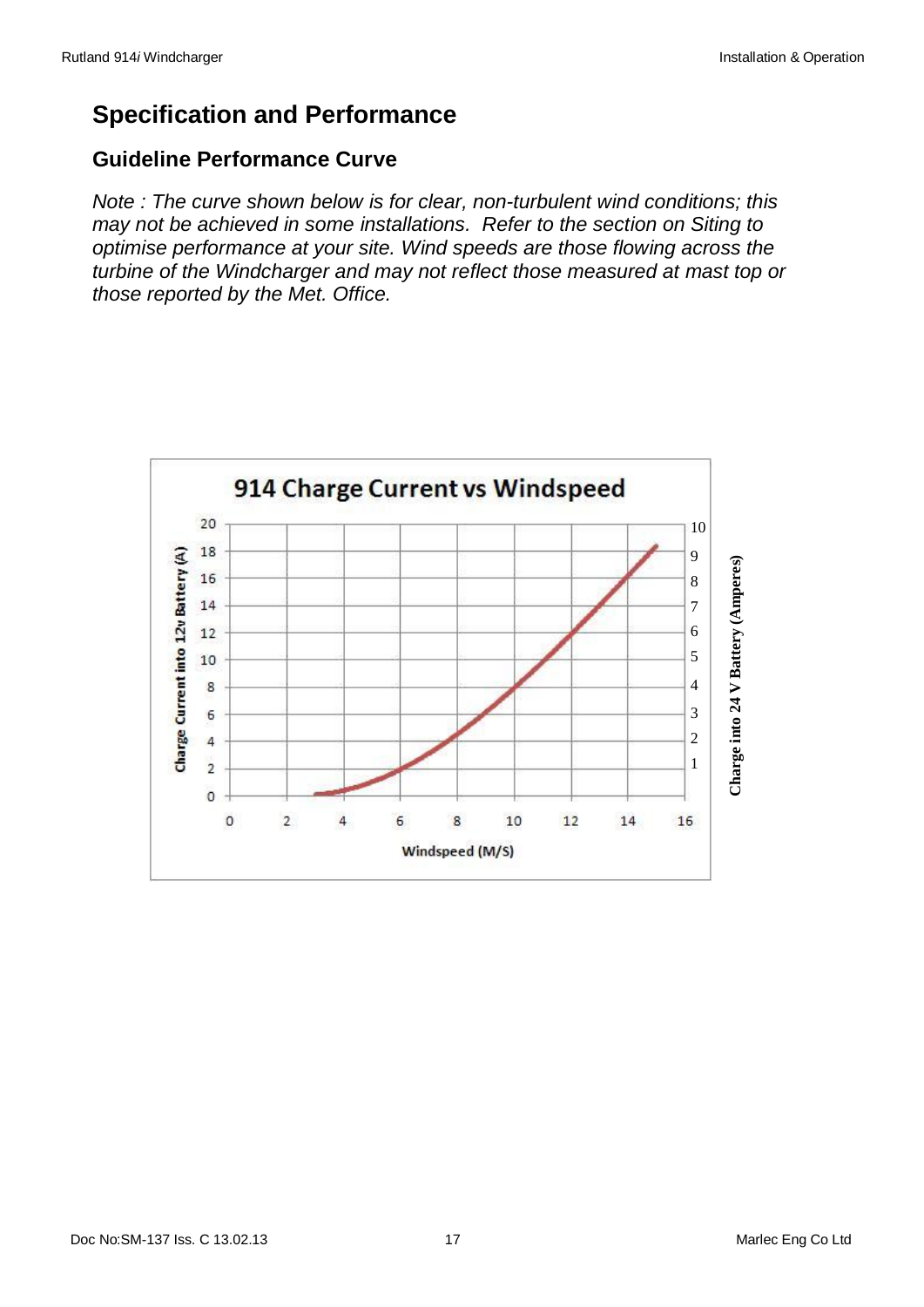## **Maintenance and Troubleshooting**

#### **Inspection and Maintenance**

The Rutland 914*i* requires no scheduled maintenance but an annual inspection should be carried out to monitor the general condition of the system to ensure the electrical and mechanical integrity and safety of the system.

**WARNING!** Before inspection, the turbine should either be lowered to the ground or tied to prevent the generator from turning. To stop the generator from turning proceed as follows:

- 1. Either rotate the switch to stall mode on the charge regulator if used OR turn the wind generator out of the wind (180°) using the tail, a hole is provided in the tail fin to assist in this. The generator will gradually slow down.
- 2. Tie a blade to the mounting pole to prevent it from rotating.

Whilst the generator is stationary, the following routine checks should be performed:

- 1. Check the blades for damage, eg chips or nicks. Replace any damaged blades. The turbine should not be operated with damaged blades as this may cause imbalance resulting in premature wear and possible failure. Check the blade screws for tightness.
- 2. Check all other nuts, bolts and screws for tightness.
- 3. Check the yaw axis for free rotation.
- 4. Check tower assembly for condition.
- 5. Check the tension of the guy wires if applicable. The tension of guy wires should be checked frequently during the first year.
- 6. The unit can be wiped with a mild detergent and rinsed with water to remove dirt and debris.
- *Note: The Windcharger is designed for continuous running to achieve maximum resistance to water ingress. Should you wish to take the unit out of service for an extended period it is recommend that the unit be removed from the mounting and stored in a dry location or covered.*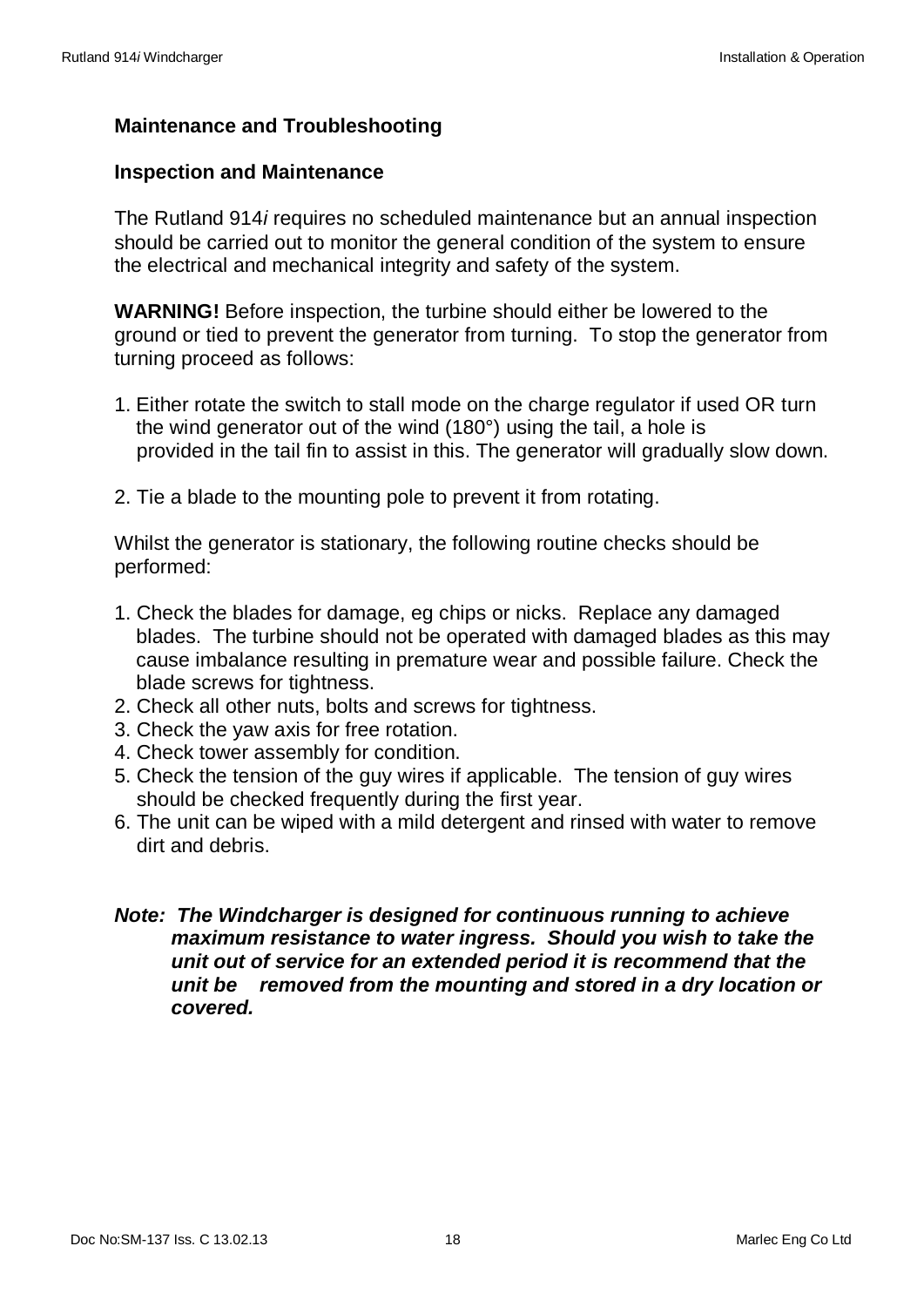# **Troubleshooting**

In the unlikely event that your Rutland 914*i* should develop a defect, the turbine should first be tied to prevent the blades from turning to perform the static tests below. (Follow the procedure described in the Inspection and Maintenance section) It will be necessary to let it run for the tests to check for power production.

**Read the Electrical Connection** and **Up and Running** sections and be satisfied that your system complies.

**Is there sufficient wind?** The Rutland 914*i* needs 5 knots wind speed to start charging. The wind speed across the turbine blades may be greatly reduced in a marina or built-up area compared with the reading on a masthead anemometer or weather reports.

#### **Static Tests:**

**Is the battery in good condition?** Check the voltage and electrolyte level of each battery.

**Check electrical continuity** throughout the system, especially corrosion and poor connections in cable joins and connector blocks.

#### **Running Tests:**

**Check for power output from the windcharger, following this procedure:** 

- 1. Set a digital multimeter to DC Amps, scale of between 5 and 10 if possible. Connect the meter positive (+) probe to the wind generator output positive cable and the meter negative (-) to the regulator input positive. Provided there is sufficient wind there should be a current reading. This establishes that power is being delivered.
- 2. Using the same multimeter setting as above measure between the regulator to battery + and the battery +. Provided there is sufficient wind there should be a current reading. This establishes if power is passing through the regulator.
- 3. If both above are unsuccessful set the multimeter to DC Volts. Disconnect the wind generator from the regulator and connect the meter + to the wind generator + and the meter – to the wind generator -. Provided there is sufficient wind there should be a variable voltage reading according to the speed of the wind seen at the wind turbine. This will establish if the wind generator is able to deliver power or not.
- 4. If tests 1 and 3 are successful but test 2 fails to produce results connect the wind generator directly to the battery. Set the digital multimeter to DC Amps and measure power between the wind generator  $+$  and the battery  $+$ . If a reading is measured, providing there is sufficient wind, then the regulator is faulty.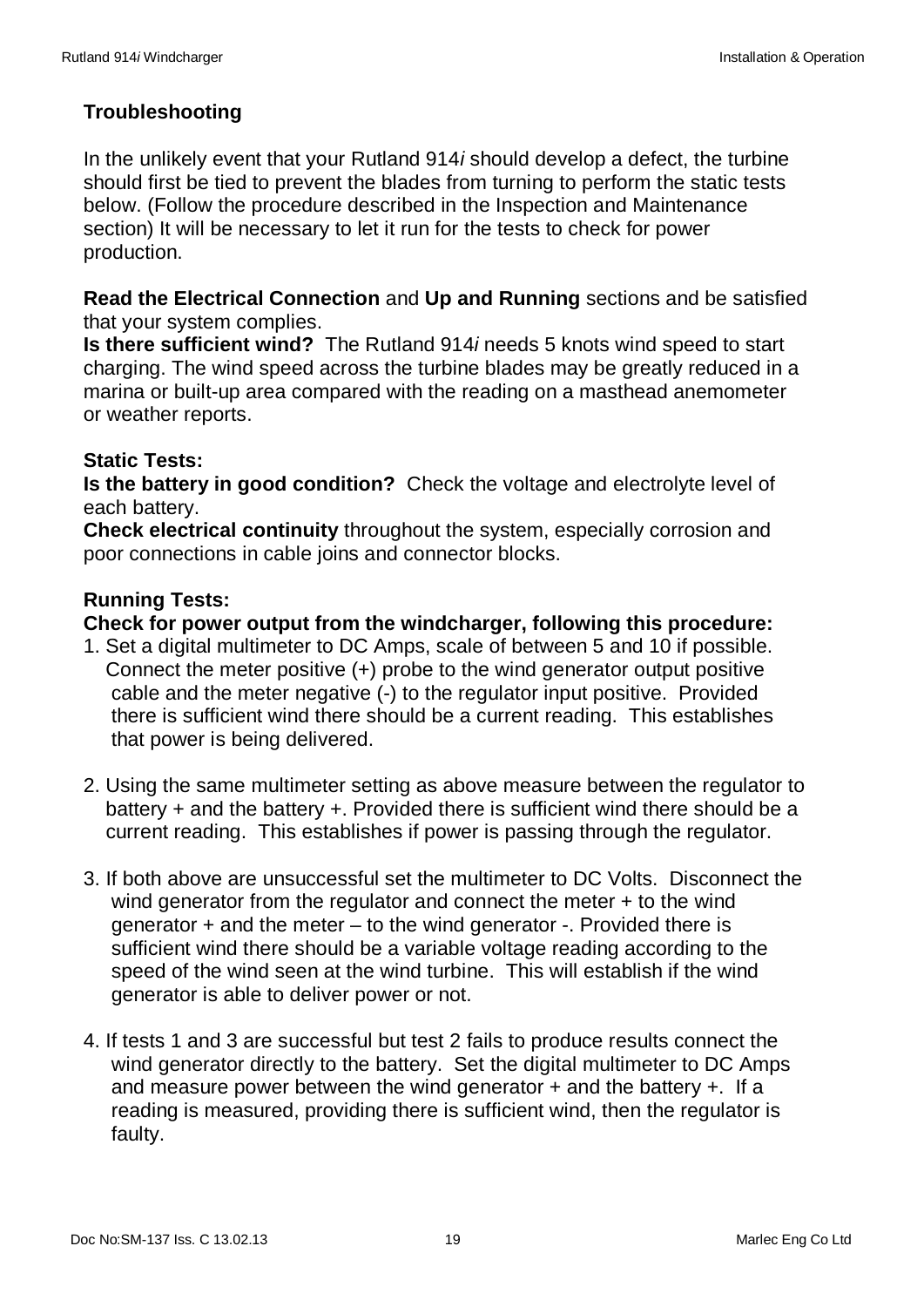- 5. If the wind turbine fails to deliver any current or open circuit V reading undertake the further tests below.
- 6. Mechanical inspection. It may be necessary to remove the windcharger from its pole for the following tests.

**Check the brushes and slipring for wear or damage.** To inspect the brushes, remove the nacelle by removing the three fixing screws and slide the nacelle backwards towards the tail fin. The brushes and slipring can be inspected by removing the four self-tapping screws holding the brush holder assembly in place. Remove any black deposits from slipring with emery paper. Heavy deposits and reduced power indicate a possible reverse connection to the battery (see Page 10).

#### **Check hub for free rotation with generator disconnected from battery.**

If the hub does not rotate freely, check for a possible short circuit in the wiring. If no wiring fault is found refer to your dealer or manufacturer.

If the above checks have identified a need for spare parts or failed to identify the problem you should contact Marlec who can advise you of your nearest distributor in their world wide network. In the first instance we recommend that you contact the company from whom the product was originally purchased.

#### **If in doubt, refer to your dealer or manufacturer.**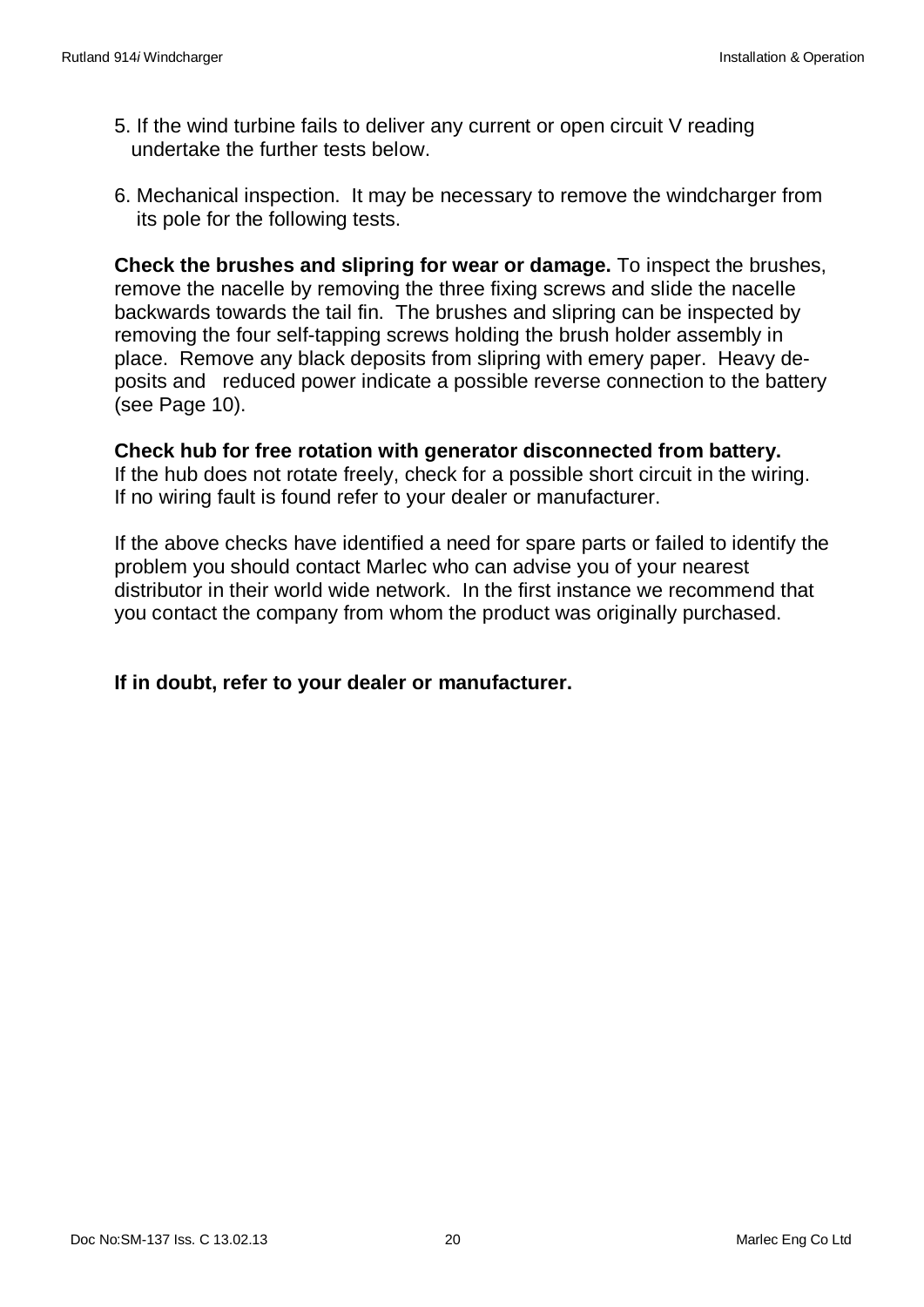#### **Francais**

#### **Introduction**

Félicitations pour votre achat d'une éolienne Rutland 914*i* ! Comme tous nos produits, elle a été fabriquée avec le plus grand soin, dans notre usine certifiée ISO 9001. Pour obtenir pleine satisfaction de votre éolienne Rutland 914*i*, nous vous recommandons de lire entièrement ce manuel et de vous familiariser avec son contenu *avant* de commencer l'installation ou de l'utiliser.

#### **Principales caractéristiques et applications**

- Conception aérodynamique pour une bonne prise au vent.
- Tourne avec peu de vent pour optimiser les performances même par vent faible.
- Matériaux de qualité pour une durée de vie optimale, une bonne résistance aux UV et aux conditions climatiques.
- Permet de charger des batteries 12V ou 24V.
- Conçue pour fonctionner sur des bateaux, des camping-cars, des mobil-homes ou sur des sites où une faible puissance est nécessaire pour faire fonctionner des appareils ménagers, de l'instrumentation, etc. NB : il existe d'autres modèles d'éoliennes conçues pour une installation terrestre permanente. Venez les découvrir sur notre site www.marlec.co.uk

#### **Informations générales et mises en garde**

- Le diamètre externe du mât ne doit pas être supérieur à 48,5mm, au moins sur les 50 derniers centimètres. Ne pas utiliser de mât plus gros au risque de réduire le jeu nécessaire entre les pales et le mât. En cas de vents forts, les pales risquent de heurter le mât et de s'endommager. Une pale brisée provoque un déséquilibre capable d'entraîner des dégâts importants.
- x Lorsqu'elle fonctionne, l'éolienne peu générer de l'électricité à haute tension, c'est pourquoi elle ne doit pas tourner tant qu'elle n'est pas reliée à un régulateur ou à des batteries. Raccorder directement l'éolienne à l'installation électrique peut provoquer des dégâts importants en raison de la surtension. Pour éviter tout risque d'électrochoc, vous devez être constamment vigilant.
- Stopper l'éolienne Cela peut s'avérer nécessaire avant d'intervenir sur les batteries. Dans la mesure du possible, il est préférable de le faire lorsque le vent est faible. L'éolienne peut alors être ralentie en orientant l'aileron contre le vent ce qui permet de l'immobiliser en l'attachant au mât avec une corde. Éviter de l'immobiliser trop longtemps. Il est recommandé de la couvrir pour la protéger des effets du climat ou de la déposer pour l'entreposer en lieu sec. Le régulateur HRDX, vendu en option, est équipé d'un interrupteur Marche/Arrêt.
- x Entres autres éléments de sécurité, effectuer l'installation par temps calme.
- x Aucune tentative de réparation ne doit être engagée tant que l'éolienne n'est pas immobilisée.
- x L'éolienne est équipée d'aimants céramiques qui peuvent facilement être abîmés lors de leur manipulation. Elle doit être maniée avec précaution durant le transport et le montage.
- x Vents forts Par vents forts, la sécurité thermique intégrée peut stopper l'éolienne pour l'empêcher de surchauffer. Dans ce cas, l'éolienne ne produit plus d'électricité et sa vitesse de rotation peut ralentir et d' augmenter, le temps nécessaire au refroidissement. Elle se remet automatiquement en marche lorsque la température a baissé. Si les vents forts persistent et plus particulièrement par temps chaud, vous verrez ces cycles se répéter. S'il vous est possible d'accéder à l'éolienne en toute sécurité, il est préférable de la bloquer temporairement.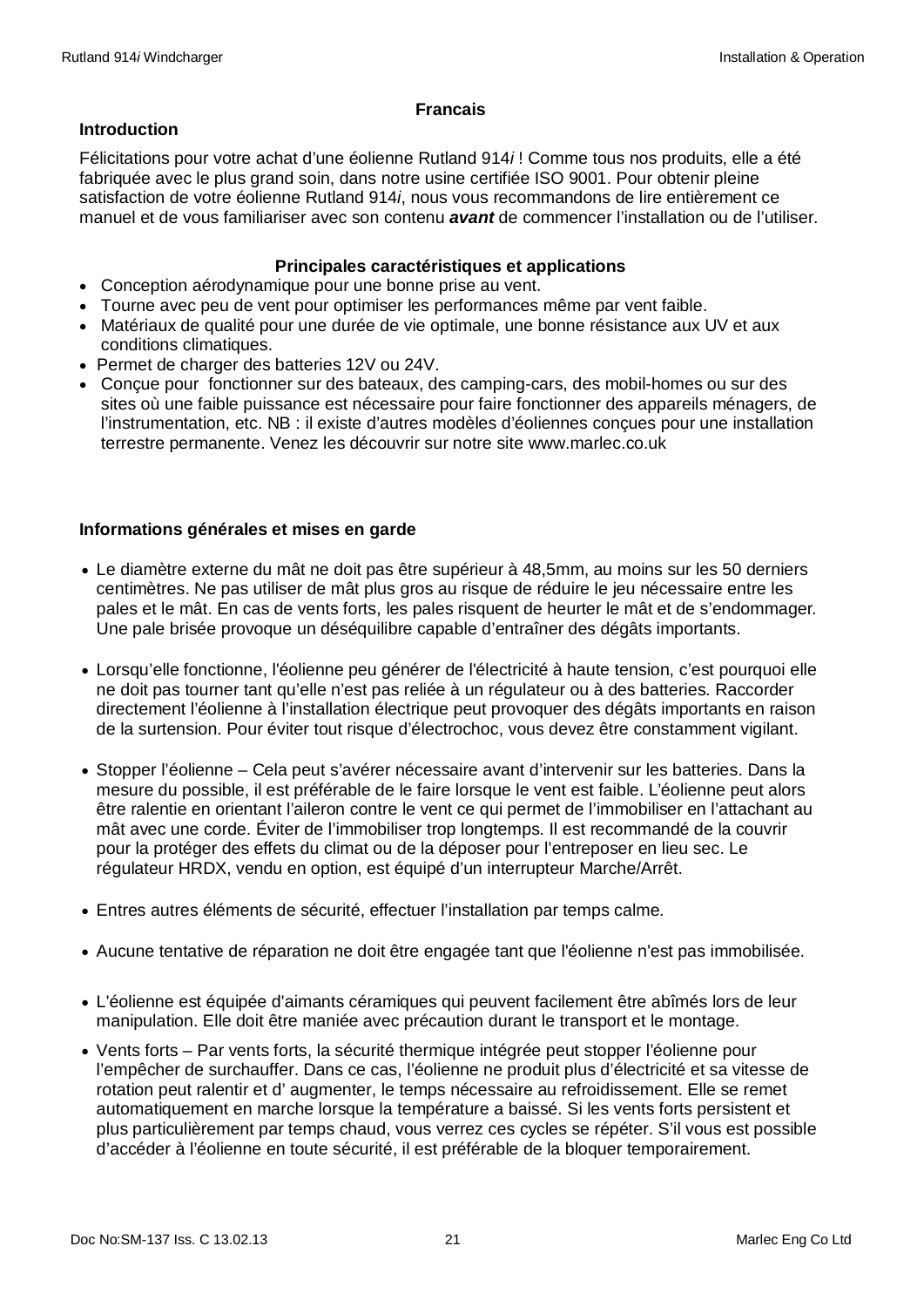- x Il est essentiel de respecter les polarités lors du branchement de l'éolienne ainsi que de tous les autres composants du système électrique. Inverser les branchements endommagerait l'éolienne et une installation incorrecte annulerait la garantie.
- Le fusible fourni doit être installé pour protéger l'appareil.
- x *L'éolienne Rutland 914i est conçue pour une utilisation sur des bateaux à voiles ou certaines applications terrestres. Lorsque des vents d'orage sont annoncés, l'éolienne peut être immobilisée pour prévenir les risques d'usure et de casse, notamment lorsqu'elle est installée sur un site terrestre exposé aux vents forts pour lesquels il est recommandé d'utiliser des modèles Furlmatic (avec mise en drapeau automatique). Si ce type d'éolienne est recommandé par le constructeur pour une application, mais qu'il n'en est pas tenu compte, la garantie ne fonctionnera en cas de dommages occasionnés par des vents forts.*

*En cas de doute, se référer à votre revendeur, à un ingénieur compétent en électricité ou au fabricant.* 

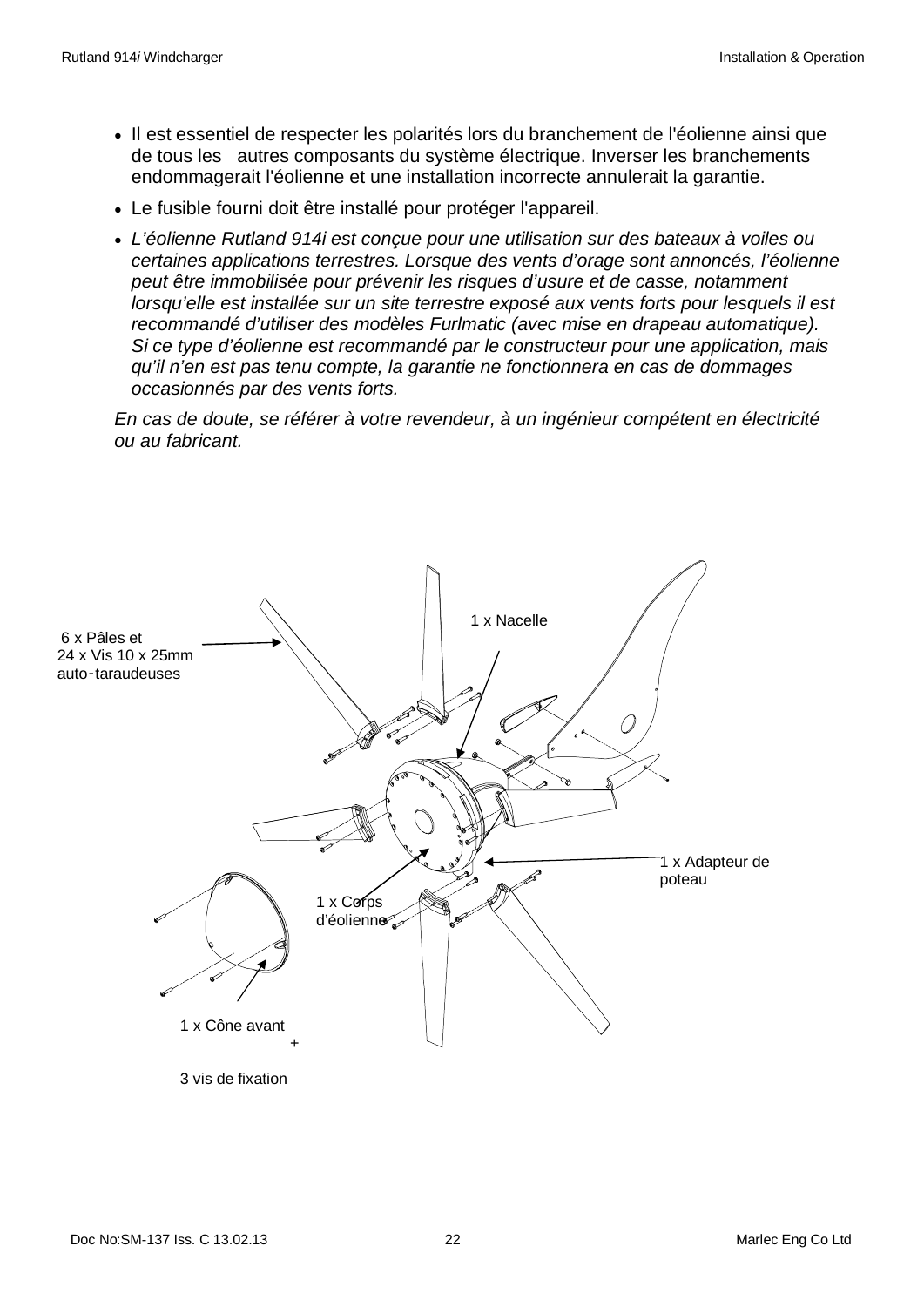#### **Guide d'installation en douze étape**

- 1. Choisir un emplacement dégagé pour que l'éolienne soit exposée au vent sans aucune obstruction. A bord d'un bateau, la monter au minimum 2,5 m au-dessus du pont et sur terre à une hauteur de 4 à 6 m minimum. *Lire le chapitre « Choix de l'emplacement »*.
- 2. Prévoir un mât de 41 mm de diamètre intérieur et de 48,5 mm maximum de diamètre extérieur, au moins sur les 50 derniers centimètres, pour prévenir tout risque de dégâts et effectuer un montage conforme aux exigences de la garantie.
- 3. Monter un régulateur, choisi dans la gamme proposée par Marlec, sur un plan vertical et à proximité des batteries. Suivre les instructions de montage fournies avec le régulateur.
- 4. Le cas échéant, percer les trous de fixation sur le mât et fixer l'éolienne au mât. *Voir le chapitre « Assemblage et installation de l'éolienne »*.
- 5. Choisir un câble adéquat à deux conducteurs pour relier l'éolienne au régulateur. Jusqu'à 20 m de longueur, choisir un câble d'une section de 2,5 mm². Pour relier le régulateur à la batterie, un câble de 4 mm² est nécessaire. *Pour d'autres longueurs, se reporter au chapitre « Type de câble »*.
- 6. Passer le câble dans le mât (*cela peut se faire au sol, avant de dresser le mât*).
- 7. Fixer les pâles, l'aileron et le cône avant sur l'éolienne, à l'aide des fixations fournies. *Chaque pâle doit être montée avec les quatre vis fournies*.
- 8. Utiliser le bloc de connexion fourni pour raccorder le câble passé dans le mât au câble sur l'éolienne. Protéger la connexion avec du ruban isolant. Vous pouvez aussi utiliser une prise *Nous recommandons d'effectuer une boucle et de la fixer afin de diminuer la contrainte sur la connexion*.
- 9. Pousser les câbles à l'intérieur du mât avec précaution, et poser l'adaptateur dans le mât. Aligner les trous de fixation et sécuriser le montage avec les rondelles et les vis fournies. Serrer en utilisant la clé Allen également fournie. *Empêcher la turbine de tourner à vide*.
- 10.Monter le régulateur à proximité de la batterie et suivre rigoureusement **toutes** les instructions ainsi que la séquence de branchements pour raccorder l'éolienne aux batteries. *NB : monter en ligne le fusible fourni avec l'éolienne entre le régulateur et la batterie*.
- 11.L'éolienne ne doit **en aucun cas** pouvoir fonctionner sans être raccordée à la batterie, s'assurer que la connexion soit permanente.
- 12.Dresser et fixer le mât. L'éolienne est maintenant prête à fonctionner. Effectuer les vérifications (en quatre points) indiquées au chapitre *« Dressage et mise en service de l'éolienne »*. Les « Informations générales et mises en garde » énoncées ci-dessus doivent également avoir été intégrées.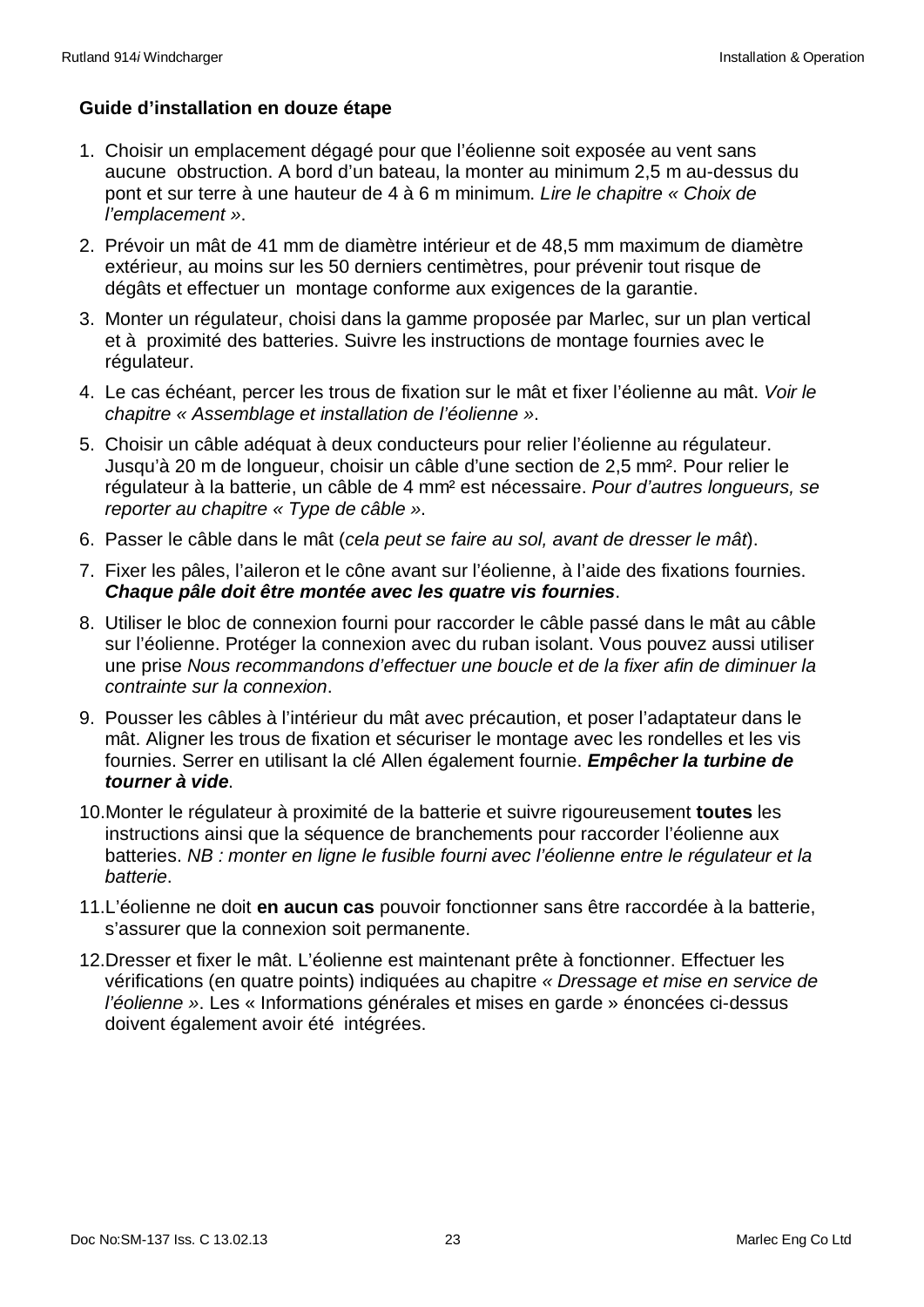#### **Español**

#### **Introducción**

Felicitaciones y gracias por comprar un cargador eólico Rutland 914*i*.

Utilizamos sumo cuidado en la fabricación de todos nuestros productos en nuestra fábrica aprobada por la Norma ISO9001. Para asegurarnos de que reciba lo mejor de nuestro Rutland 913, le recomendamos que lea este manual y se familiarice con su contenido antes de instalar y poner en funcionamiento el sistema del cargador eólico.

#### **Resumen de características y usos**

- estilo aerodinámico para mantener estabilidad y un buen flujo del viento
- x el arranque con vientos a baja velocidad maximiza la producción de energía en vientos de poca fuerza
- x materiales de construcción de gran calidad para mayor durabilidad, estabilidad U.V y resistencia a la intemperie
- x proporciona una fuente de alimentación CC para cargar bancos de batería de 12 o 24 voltios.
- x diseñado para ser utilizado a bordo de yates a vela, casillas rodantes motorizadas, casillas rodantes estáticas y sitios en donde se necesita una baja potencia para dispositivos domésticos como así también equipos de navegación, etc.
- Nota: Existen otros cargadores eólicos Rutland diseñados para instalaciones permanentes en tierra, para obtener mayor información, comuníquese con Marlec o visite la página Web www.marlec.co.uk.

#### **Pautas y advertencias generales**

- El diámetro externo del mástil de montaje NO DEBE exceder los 48,5 mm aunque sea en los 0,5m superiores. No utilice mástiles más grandes ya que esto reducirá el espacio entre la torre y la paleta. En condiciones de vientos fuertes, esto puedo provocar daños al cargador eólico ya que la paleta entra en contacto con el mástil de montaje. Una paleta rota producirá un desequilibrio en la turbina y daños posteriores.
- Al girar, el cargador eólico es capaz de generar voltajes superiores al voltaje nominal. Nunca permita que la turbina gire a menos que se encuentre conectada eléctricamente a un regulador o a una batería. La conexión de una turbina que funciona con un circuito abierto al sistema eléctrico puede provocar daños graves a los componentes del sistema por el excesivo voltaje. En todo momento, tenga cuidado y evite las descargas eléctricas.
- x Detención de la turbina: puede ser necesaria para realizar el mantenimiento de la batería. Si es posible, detenga la turbina en condiciones de viento a baja velocidad. Disminuya la velocidad de la turbina girando o dirigiendo la aleta de la cola contra el viento; esto diminuirá la velocidad de la turbina lo suficiente como para que ésta se pueda sujetar con una soga y sin peligro al mástil. Evite dejar la turbina atada durante mucho tiempo; le recomendamos que cubra la turbina para protegerla de la intemperie o retírela y guárdela en un lugar seco. Le recomendamos que utilice el regulador de carga Marlec que incluye un interruptor de desconexión.
- Elija un día sin viento para instalar el equipo y tenga en cuenta otros aspectos de seguridad.
- No intente reparar el sistema hasta que el generador de viento este sujeto y no pueda girar.
- El cargador eólico esta ajustado con imanes cerámicos que pueden dañarse durante una fuerte manipulación. Tenga cuidado con el ensamblaje del generador principal durante el transporte y el montaje.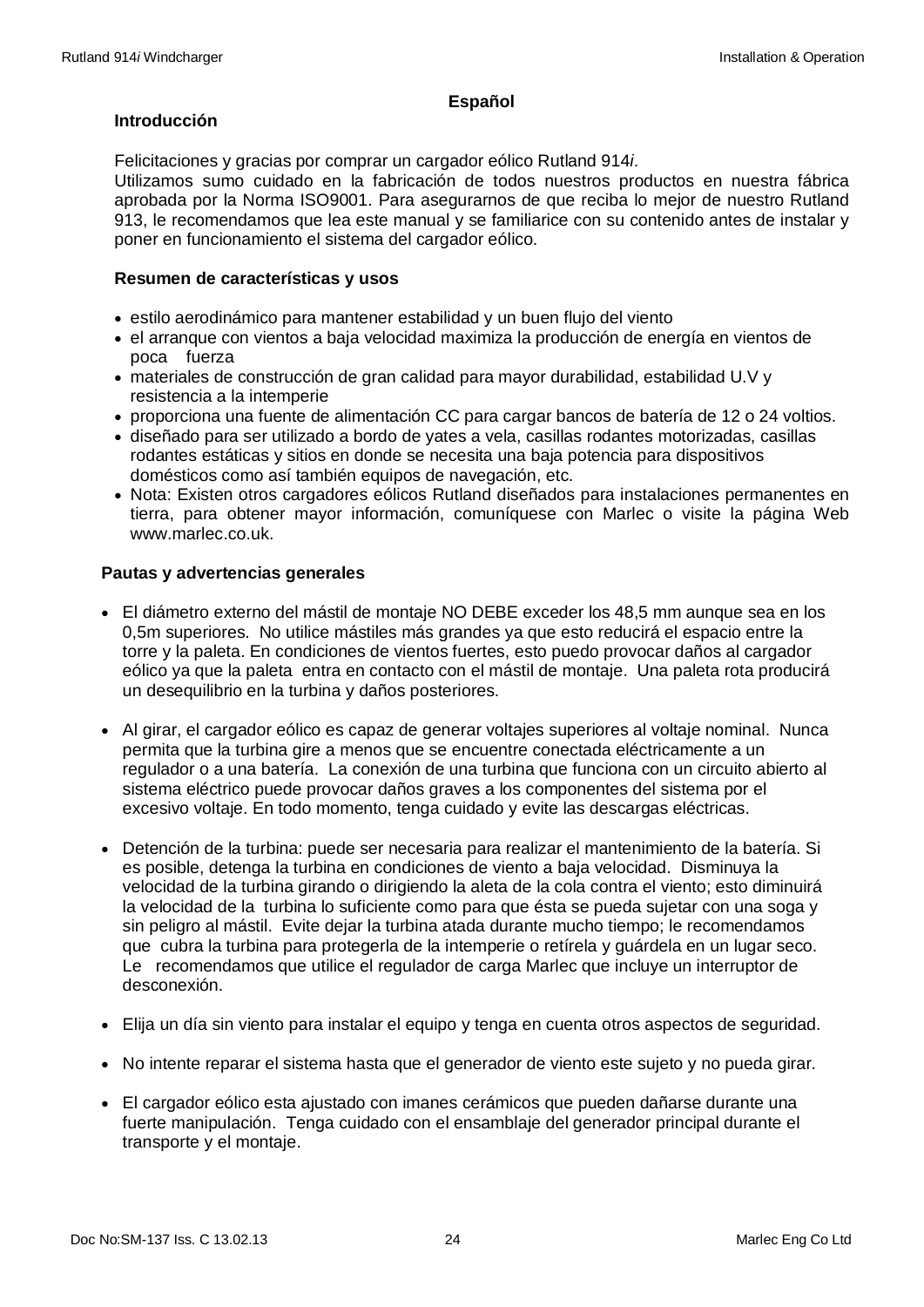- Vientos fuertes: durante vientos fuertes el termostato incorporado al cargador eólico puede ponerse en funcionamiento para evitar que el generador se recaliente. En este modo, la salida se detendrá y la turbina se desacelerará y acelerará temporariamente hasta alcanzar una temperatura menor y el generador se encuentre nuevamente conectado y cargando. Se lo puede ver girar durante prolongados vientos fuertes, particularmente en temperaturas ambientales elevadas. Si es accesible y seguro, quizás prefiera sujetar temporariamente la turbina.
- Es esencial respetar la polaridad correcta al conectar el cargador eólico y todos los demás componentes en un circuito eléctrico. Una conexión inversa dañará al cargador eólico y la instalación incorrecta anulará la garantía.
- x Ajuste el fusible incluido para proteger el sistema.
- x *El cargador Rutland 914i es apropiado para barcos de vela y algunas aplicaciones terrestres. Cuando se pronostica una tormenta de viento, se puede sujetar la turbina para minimizar el desgaste y daño particularmente cuando se encuentra instalada en aplicaciones terrestres en donde normalmente se recomiendan los modelos de cargadores eólicos Furlmatic. Tenga en cuenta que cuando el fabricante recomienda un cargador eólico plegable, la garantía se anulará en casos de daños por tormenta.*

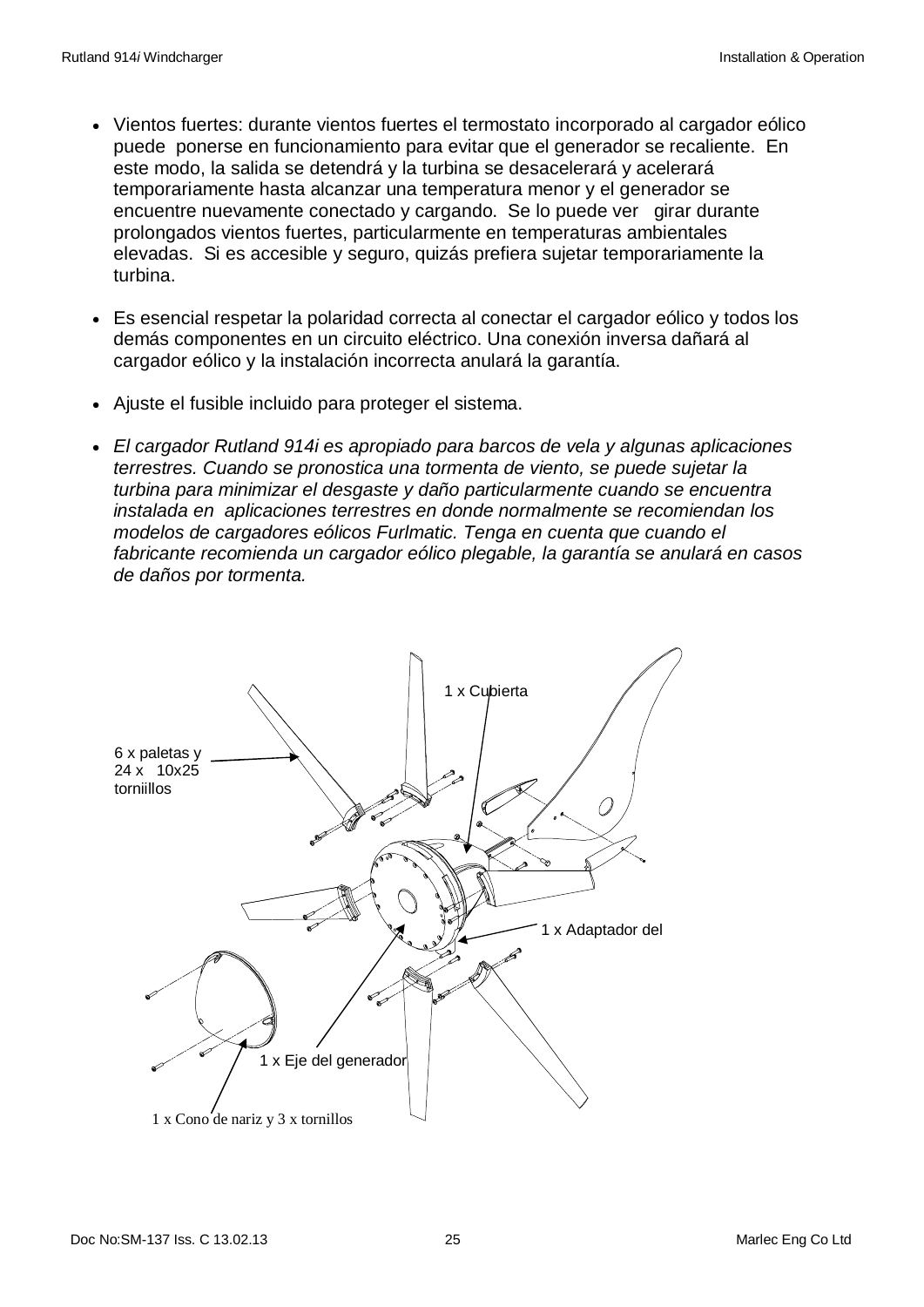#### **Guía rápida de inicio – 12 pasos**

- 1. Elija un sitio abierto para exponer al cargador eólico a un flujo libre de viento y así evitar obstrucciones. A bordo, monte el cargador eólico por lo menos a 2,4 metros de la cubierta, en tierra por lo menos a 4 hasta 6 metros de altura. *Lea toda la sección de Instalación.*
- 2. Elija un mástil de montaje con un diámetro interno de 41 mm y un diámetro externo no mayor a 48,5 mm para los primeros 0,6 mm cómo mínimo para (i) evitar daños accidentales y (ii) cumplir con las condiciones de la garantía.
- 3. Monte un regulador de carga, del rango Marlec, sobre una superficie vertical adecuada y cerca de la batería. Siga las instrucciones proporcionadas con el regulador de carga.
- 4. Perfore el mástil de montaje, en caso de ser necesario, para prepararlo para que tolere y sujete al cargador eólico. *Vea la sección Montaje e Instalación.*
- 5. Elija un cable de dos conductores adecuado para que el cargador eólico se conecte con el regulador. De hasta 20 m, éste debería ser un área de secciones de por lo menos 2,5 mm² Es necesaria una pequeña área de sección de 4 mm² para unir el regulador a la batería. *Para consultar otras distancias, vea la clasificación en Especificaciones para cables.*
- 6. Coloque el mástil de montaje *( esto puede hacerlo en el piso antes de levantar el mástil*) de tal manera que el cable seleccionado pueda enroscarse a lo largo del mismo.
- 7. Ajuste las paletas, la cola y la nariz del cargador eólico mediante los fijadores proporcionados. *Es esencial que ajuste 4 tornillos por paleta.*
- 8. Una el cable enroscado en el mástil al cable de salida del cargador eólico mediante el bloque conector proporcionado. Envuelva con cinta aisladora. O bien utilice un tapón o toma corriente con pestillo. *Le recomendamos enroscar el cable y asegurarlo con una cinta de sujeción para cables para aliviar la tensión en la junta*
- 9. Con cuidado presione los cables hacia el mástil mientras desliza el adaptador del mástil por el mismo. Alinee los orificios y sujételos en el lugar con los tornillos y arandelas proporcionadas. Apriete con la llave Allen. *No permita que la turbina gire libremente.*
- 10. Ubique el regulador de carga cerca de la batería y siga cuidadosamente TODAS las pautas y secuencias de instalación del regulador para conectar el cargador eólico a la batería. *Nota: instale el fusible en línea proporcionado con el cargador eólico entre la batería y el regulador de carga.*
- 11. Asegúrese de que las conexiones de la batería sean permanentes ya que el cargador eólico NUNCA debe ponerse en funcionamiento sin estar conectado a la batería.
- 12. Levante y sujete el cargador eólico. Ahora puede dejarlo que gire. Siga la **"Lista de control final de 4 puntos denominada: Instalado y en Funcionamiento"**, que se observa más adelante. También la sección **"Pautas y advertencias generales"** amplía sobre los puntos mencionados.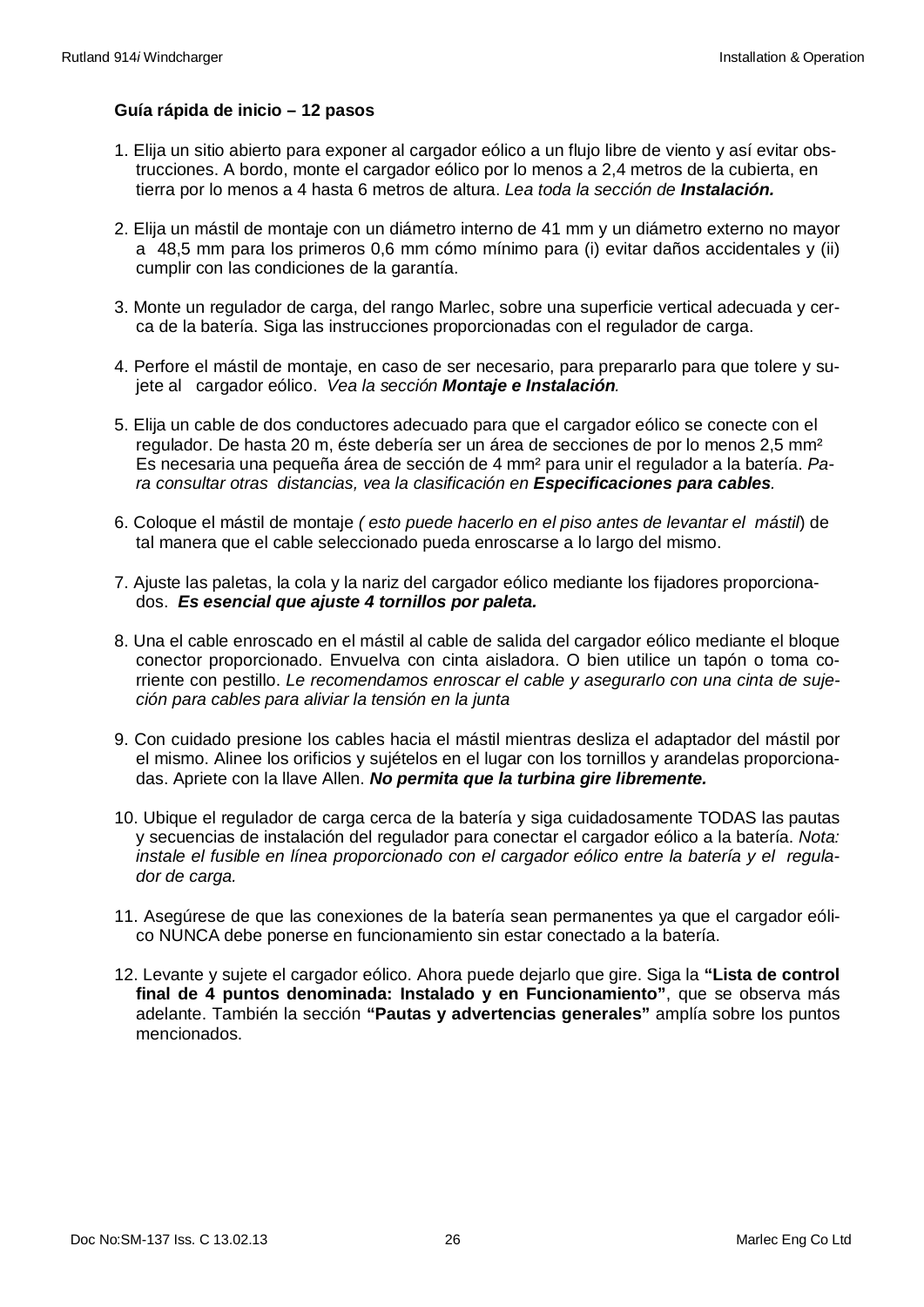#### **Deutsche**

#### **Einleitung**

Wir gratulieren und bedanken uns für den Erwerb Ihres Rutland 914i Windchargers. Wir leisten die beste Sorgfalt bei der Herstellung von allen unseren Geräten gemäß dem anerkannten Betriebsstandard ISO9001. Zur Gewährleistung für alle Vorteile beim Gebrauch von Rutland 914*i* bitten wir Sie diese Anleitung vollständig durchzulesen, bevor Sie mit der Montage und Inbetriebnahme des Windchargers fortfahren.

#### **Zusammenfassung der Funktionen und Anwendungen**

- x Aerodynamisch gestaltet für einen ausgezeichneten Luftstrom mit Luftstabilität.
- Das Anlassen bei einer niedrigen Windgeschwindigkeit maximiert Stromerzeugung bei geringen Windstärken.
- Hochwertige Baustoffe für Strapazierfähigkeit, UV-Strahlungsstabilität und Witterungsbeständigkeit.
- Der Wind Generator liefert eine Gleichstrom zum Aufladen eines 12 oder 24V Akku.
- Für die Nutzung auf Segeliachten an Bord, bei Reisemobilen, Wohnmobilen und für Standorte bestimmt, wobei ein geringer Stromverbrauch für Haushaltsgeräte und auch für Navigationsgeräte etc. erforderlich ist.
- Anmerkung: Für weitere Windcharger von Rutland, welche für die dauerhafte Montage an Ort und Stelle entworfen wurden, treten Sie bitte mit Marlec in Kontakt oder besuchen Sie www.marlec.co.uk für weitere Informationen.

#### **Allgemeine Richtlinien & Gefahrenhinweise**

- x Die Mastmontage DARF den Außendurchmesser von 48.5mm, zumindest den Oberen von 0.5m NICHT überschreiten. Größere Mastquerschnitte dürfen nicht verwendet werden, da dies zu einer geringeren Distanz zwischen dem Mast und dem Rotorblattspiels führt. Bei hohen Windbedingungen könnte es beim Windcharger zu Schaden führen, da das Rotorblatt mit dem festmontierten Mast in Kontakt kommen könnte. Ein zerbrochenes Rotorblatt verursacht ein Ungleichgewicht der Turbine und dementsprechend Schäden.
- Bei der Drehbewegung ist der Windcharger in der Lage Stromspannungen höher als die Nennspannung zu erzeugen. Es darf nie zugelassen werden, dass die Turbine rotiert, es sei denn das sie elektrisch mit einem Aufladekontrollgerät oder mit Batterien angeschlossen ist. Der Anschluss einer laufenden Turbine im Leerlauf an das Elektrosystem kann ernsthafte Schäden bei den Anlagebestandteilen, aufgrund der überhöhten elektrischen Spannung hervorrufen. Vorsicht ist stets zu bewahren zur Vermeidung eines Stromschlages.
- Das Anhalten der Turbine wird bei der Wartung der Batterie notwendig. Falls möglich sollte die Turbine bei Bedingungen mit niedrigen Windgeschwindigkeiten gestoppt werden. Die Turbine kann durch das Rotieren oder durch das windwärts legen der Heckschaufel des Rotorblattes abgebremst werden, das führt zu einem Anhalten der Turbine, sodass sie sicher mit einem Seil an den den Mast befestigt werden kann. Vermeiden Sie, dass die Turbine für längere Zeit festgebunden bleibt, wir empfehlen stattdessen, dass die Turbine entweder abgedeckt wird, um sie gegen die Witterung zu schützen oder entfernt und in einem trockenen Raum gelagert wird. Wir empfehlen den Nutzen des Marlec Aufladekontrollgerätes mit einem integrierten Schalter zur Stromabschaltung.
- Wählen Sie einen windstillen Tag für die Montage der Anlage und beachten Sie dabei weitere Sicherheitsfaktoren.
- Es darf kein Reparaturversuch an der Anlage stattfinden, bis alle Drehbewegungen des Windgenerators gedrosselt sind.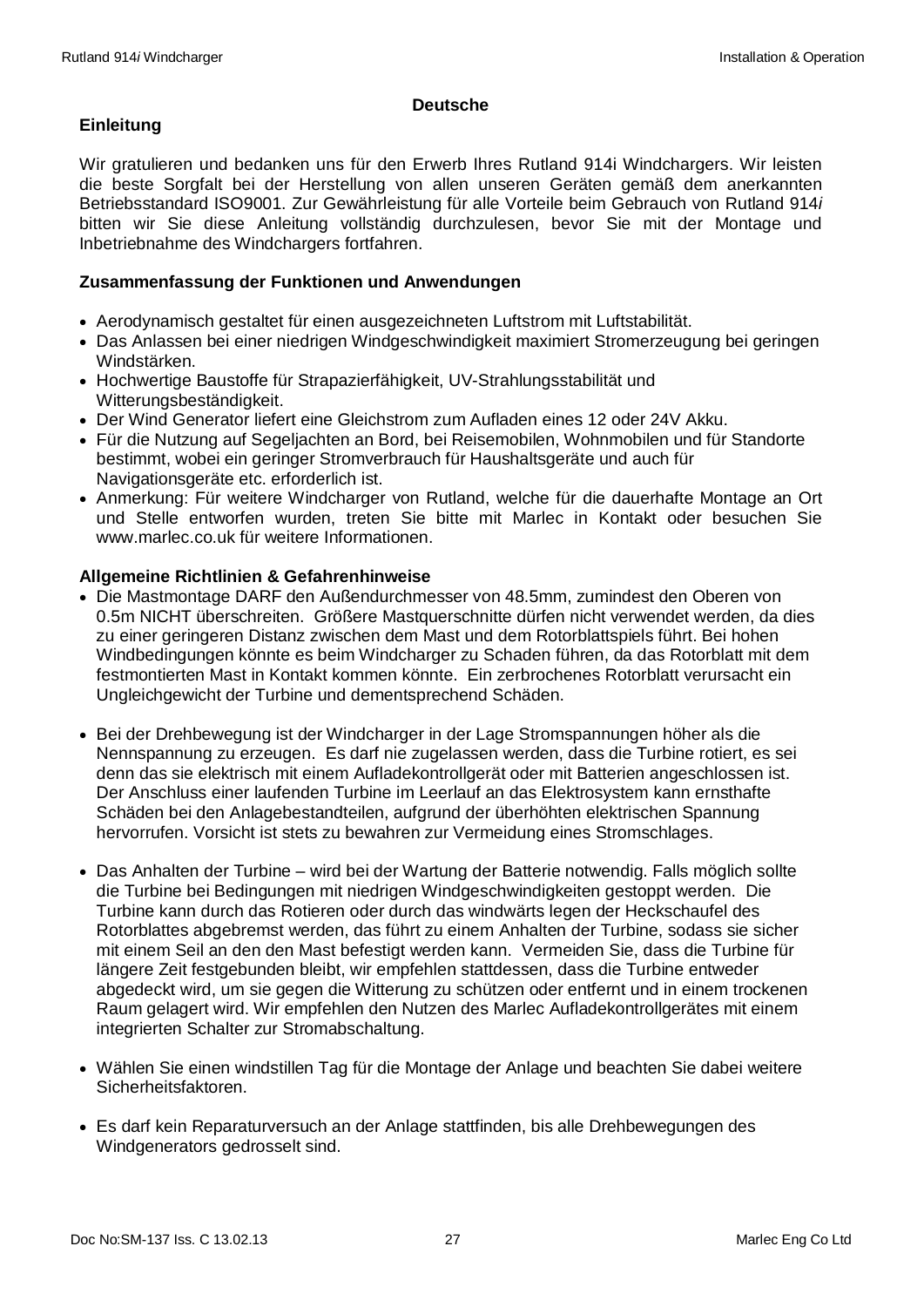- Der Windcharger ist mit einem Keramikmagnet ausgestattet, der bei einer schwerwiegenden Handhabung beschädigt werden kann. Der Hauptstromgenerator sollte mit Sorgfalt während dem Transport und der Montage behandelt werden.
- Hohe Windstärken bei hohen Windstärken kann sich das eingebaute Thermostat des Windchargers in Betrieb setzten, um ein Überheizen des Stromgenerators zu verhindern. Während diesem Betriebszustand wird die Ausgabe des Stromgenerators beendet, das Tempo der Turbine wird sich zeitweise verslangsamen und beschleunigen bis zu diesem Zeitpunkt, wenn die niedrigen Temperaturwerte erreicht wurden, dann wird der Stromgenerator erneut angeschlossen und aufgeladen. Dies lässt sich möglicherweise in geschlossener Reihe bei langanhaltenden hohen Windstärken ersehen, insbesondere bei hohen Außentemperaturen. Falls ein Zugriff ohne Gefahr möglich ist, wird es bevorzugt die Turbine zeitweise abzusichern.
- Es ist notwendig die korrekte Polarität zu beachten, wenn der Windcharger und alle weiteren Bestandteile an den elektrischen Stromkreis angeschlossen werden. Ein Rückwärtsstrom wird den Windcharger beschädigen und eine inkorrekte Installation führt dazu, dass die Garantie gegenstandslos gemacht wird.
- x Die mitgelieferte Sicherung muss zum Schutz des Gerätes angebracht werden.
- x *Der Rutland 914i Windcharger eignet sich für Segelboote und für einige Anwendungen zu Land. Wenn Sturmwinde vorhergesagt werden, kann die Turbine gedrosselt werden, um einen Verschleiß und Abnutzen zu reduzieren, insbesondere wenn sie für Anwendungen zu Lande installiert wurde, wobei dafür normalerweise die Windcharger der Furlmatic Modelle empfohlen werden.*
- x *Anmerkung, wenn es vom Hersteller empfohlen wurde, dass ein Windcharger der Furlmatic Modelle für jegliche Art von Segelvorrichtungen zu nutzen sei, wird die Garantie im Falle eines Sturmschadens gegenstandlos gemacht.*

 *Im Zweifelsfall wenden Sie sich bitte an Ihren Fachhändler, an einen fachkundigen Elektroingenieur oder an den Hersteller.* 

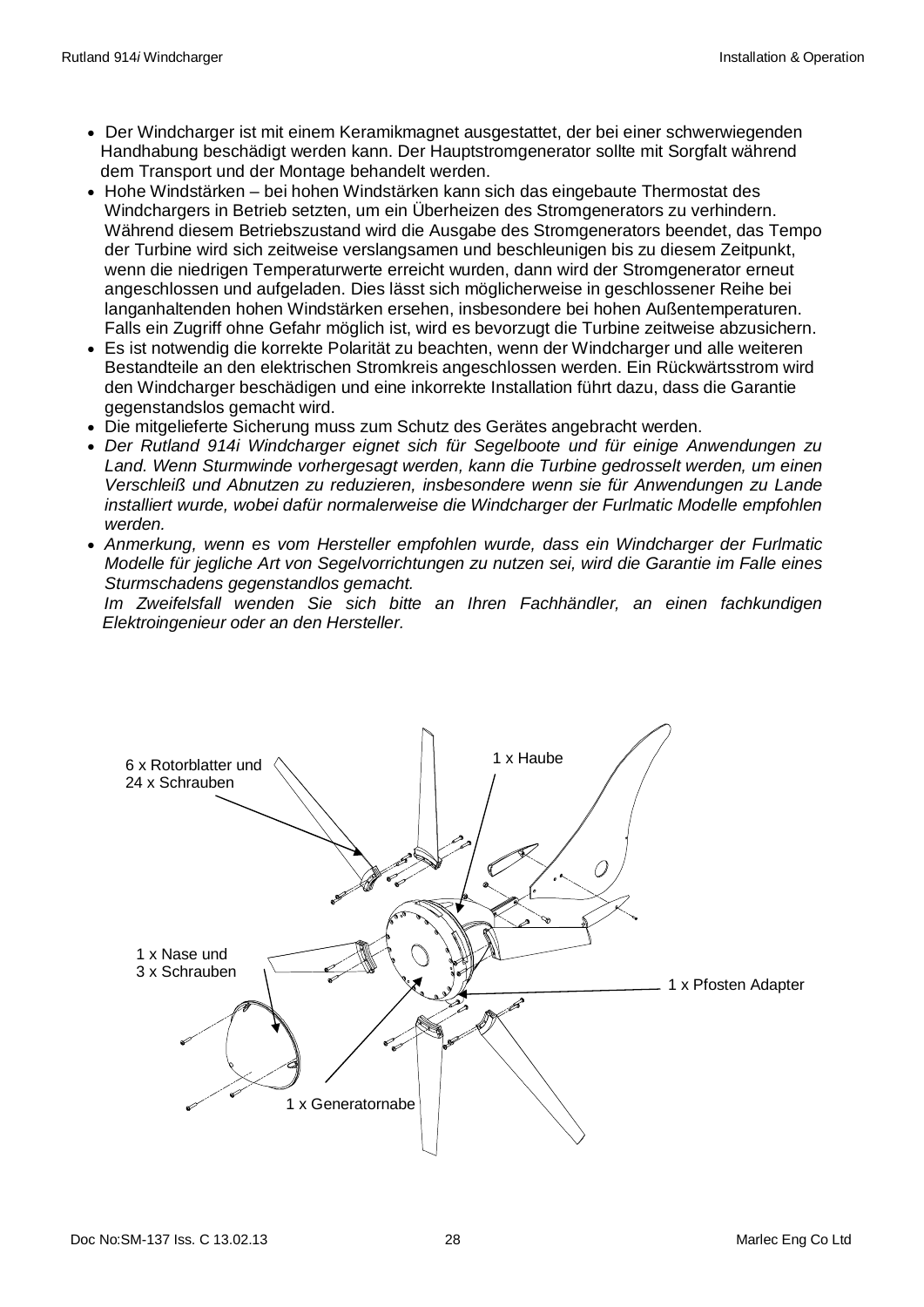#### **Kurzanleitung mit zwölf Anhaltspunkten**

- 1. Wählen sie eine offene Stelle für die Montage Ihres Windchargers in einem bestimmten Luftstrom und unter der Vermeidung von Hindernissen. An Bord sollte der Windcharger mindestens 2.4 Meter über dem Deck und zu Lande mindestens 4 - 6 Meter hoch angebracht werden. *Lesen Sie den vollständigen Absatz zu: An einer Stelle befestigen [Siting].*
- 2. Wählen Sie einen Mast mit einem Innendurchmesser von 41.0mm und einem Außendurchmesser von nicht größer als 48.5 mm und mindestens für den Oberen 0.6m, um (i)einen Nebenschaden zu vermeiden und (ii) die Bedingungen der Garantie zu erfüllen.
- 3. Montieren sie eines der Aufladekontrollgeräte von der Firma Marlec an eine geeignete senkrechte Oberfläche und in der Nähe der Batterie. Befolgen Sie die Anleitung, die mit dem Aufladekontrollgerät mitgeliefert wurde.
- *4.* Bohren Sie, falls erforderlich, in den Montagemast zur Vorbereitung der Befestigung und Inbetriebnahme des Windchargers. *Siehe Montage und Installation [Assembly and Installation].*
- *5.* Wählen sie ein geeignetes zweiadriges Kabel für den Anschluss des Windchargers zum Aufladekontrollgerät. Bis zu 20 Meter, dies sollte mindestens von einer 2.5mm² Querschnittsfläche sein. Ein Kurzabschnitt von einer 4mm² Querschnittsfläche ist für die Verbindung zwischen dem Aufladekontrollgerät und der Batterie erforderlich. *Für weitere Abstände beziehen Sie sich bitte auf die Tabelle Kabelspezifikationen [Cable Specifications].*
- *6.* Bringen Sie den Montagemast in eine bestimmte Stellung, sodass das gewählte Kabel aufgezogen werden kann, das kann auch auf dem Boden durchgeführt werden, bevor sie den Mast anheben.
- *7.* Die Rotorblätter, das Heck- und Vorderteil an den Windcharger mit den mitgelieferten Befestigungsteilen montieren. *Wichtig ist, dass 4 Schrauben pro Rotorblatt angebracht werden.*
- *8.* Schließen Sie das durchgezogene Kabel am Mast mit dem Kabelausgang des Windchargers mit der mitgelieferten Anschlussleiste an und mit Isolierband umwickeln. Es kann als Alternative eine einklinkende Steckvorrichtung verwendet werden. *Wir empfehlen das Kabel zurückzuschlingen, um es mit einem Kabelbinder zu befestigen und eine Zugentlastung am Verbindungsstück zu erzielen.*
- *9.* Die Kabel mit Sorgfalt am Mast hinunter schieben, während das Passstück am Mast herunter gegleitet wird. Die Löcher in eine Reihe bringen und an der Stelle mit den mitgelieferten Schrauben und Muttern befestigen und mit dem Sechskantstiftschlüssel befestigen. *Die Turbine darf nicht sich nicht unbehindert im Kreis drehen.*
- 10.Das Aufladekontrollgerät neben der Batterie lokalisieren und mit Sorgfalt ALLE Richtlinien und Installationsanweisungen für den Anschluss an den Windcharger bis durch zur Batterie befolgen. *Anmerkung: installieren Sie die mitgelieferte In-line Sicherung mit dem Windcharger zwischen der Batterie und dem Aufladekontrollgerät.*
- 11.Sicherstellen, dass die Batterieanschlüsse dauerhaft sind, da der Windcharger NIE ohne einen Anschluss mit der Batterie in Betrieb genommen werden darf.
- **12.**Den Windcharger anheben und befestigen. Die Drehbewegungen können nun durchgeführt werden. Befolgen sie die im folgenden erläuterte "Inbetriebnahme – 4-Punkte Überprüfliste". [**Up and Running- Four Points Final Checklist]**, ebenso die **"Allgemeinen Richtlinien und Gefahrenhinweise"**, die sich auf die obengenannten Punkte beziehen.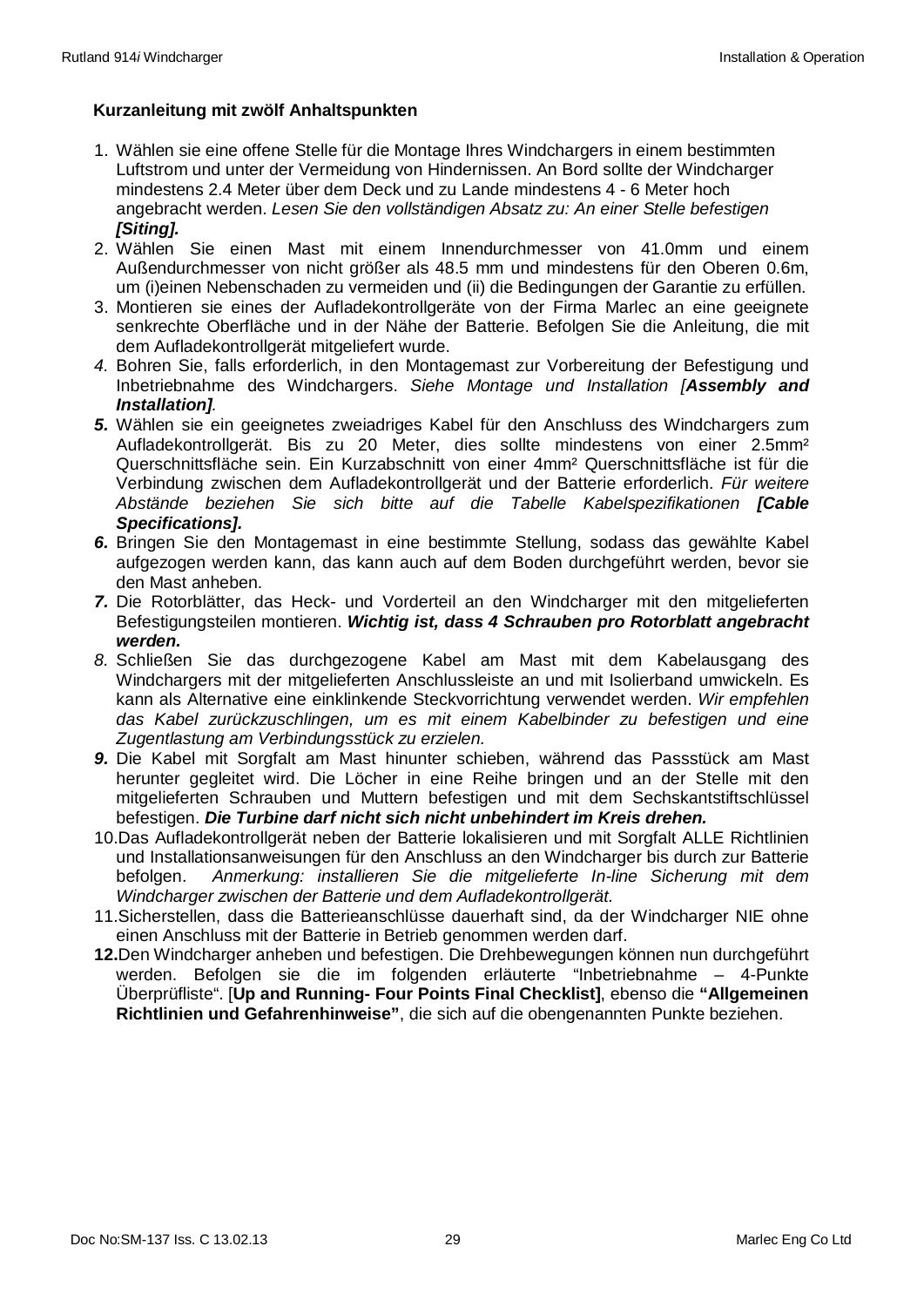# **For Your Records**

**For your future reference we recommend you note the following:** 

**Serial Number:** 

**Date of Purchase:** 

**Date of Installation:** 

**Type of Regulator:**